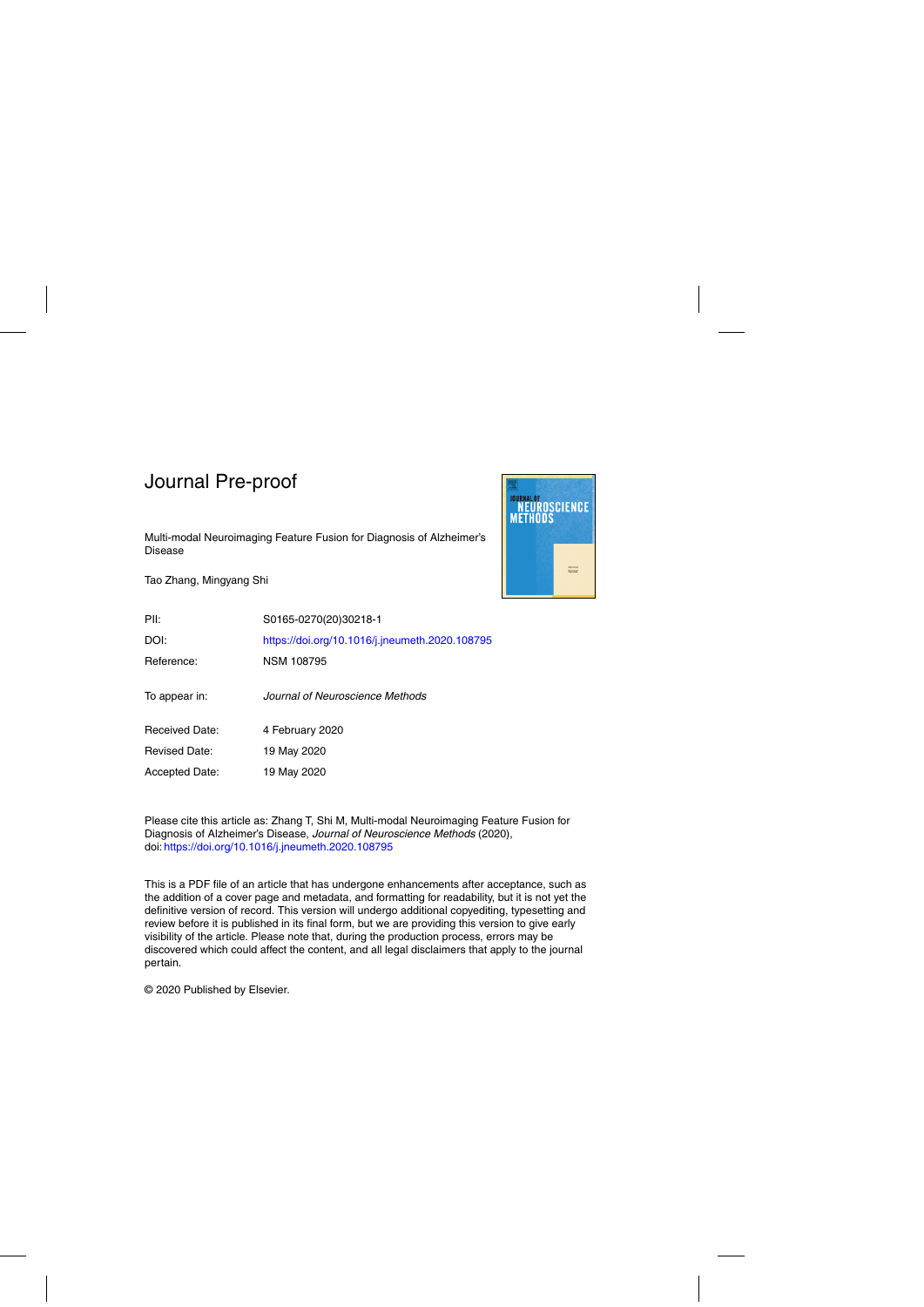# **Multi-modal Neuroimaging Feature Fusion for**  D**&VVRI@PHWVHDVH**

Tao Zhang, Mingyang Shi\*

*School of Electronic and Information Engineering, Tianjin University,300387, Tianjin, China*

\*Correspondence: Mingyang Shi shimingyang@tju.edu.cn

### **Highlights**

- **z** Multi-modal classification can achieve better performance by fusing different information
- z Expanding the early and the late fusion into a hierarchical fusion to effectively exploit low-level and high-level features
- z The attention complementary strategy is introduced to extract the synergy between multi-modal images
- z The attention strategy is introduced in the feature extraction task to suppresses the irrelevant information
- z Experiments on ADNI show the effectiveness of proposed method and its superiority

### **Abstract**

Background: Compared with single-modal neuroimages classification of AD, multi-modal classification can achieve better performance by fusing different information. Exploring synergy among various multi-modal neuroimages is contributed to identifying the pathological process of neurological disorders. However, it is still problematic to effectively exploit multi-modal information since the lack of an effective fusion method. Correspondence: Mingyang Shi <u>shimingyang@tju.edu.cn</u><br> **Highlights**<br> **Z** Multi-modal classification can achieve better performance by fusing differential<br>
information in a finite-proof and the late fusion into a hierarchi

New method: In this paper, we propose a deep multi-modal fusion network based on the attention mechanism, which can selectively extract features from MRI and PET branches and suppress irrelevant information. In the attention model, the fusion ratio of each modality is assigned automatically according to the importance of the data. A hierarchical fusion method is adopted to ensure the effectiveness of Multi-modal Fusion.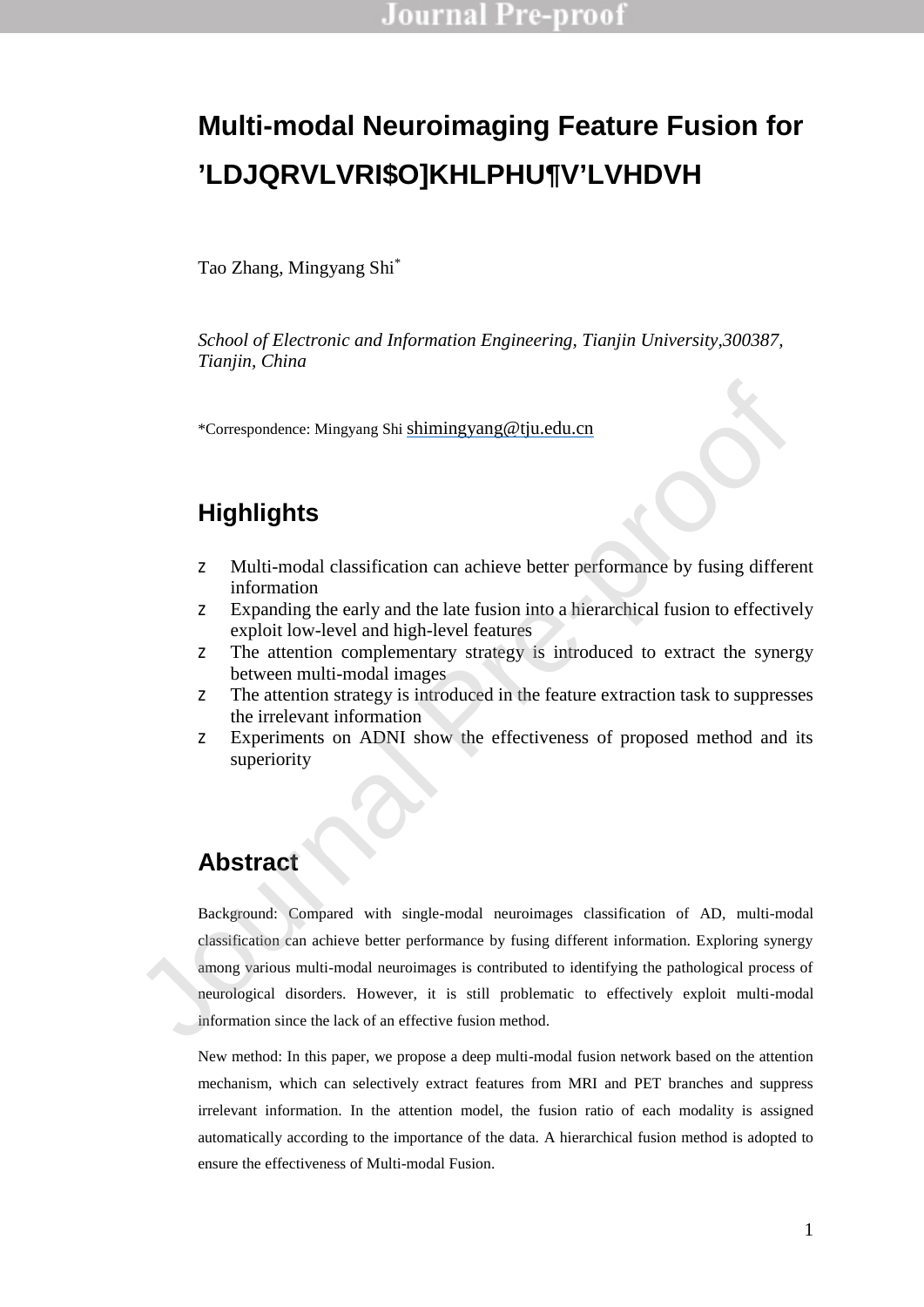Results: Evaluating the model on the ADNI dataset, the experimental results show that it outperforms the state-of-the-art methods. In particular, the final classification results of the NC/AD, SMCI/PMCI and Four-Class are 95.21%, 89.79%, and 86.15%, respectively.

Comparison with existing methods: Different from the early fusion and the late fusion, the hierarchical fusion method contributes to learning the synergy between the multi-modal data. Compared with some other prominent algorithms, the attention model enables our network to focus on the regions of interest and effectively fuse the multi-modal data.

Conclusion: Benefit from the hierarchical structure with attention model, the proposed network is capable of exploiting low-level and high-level features extracted from the multi-modal data and improving the accuracy of AD diagnosis .Results show its promising performance.

*Keyword: \$O]KHLPHU¶V'LVHDVH ; Deep Learning; Classification; Multi-modal Fusion; Attention Model;*

### **Introduction**

With the growth of population, the population aging has become a problem that cannot be ignored in social development. The aging population will bring a series of disease.  $\circ$  KHLPHUW'LVHDVH (AD) is a potential onset neurodegenerative disease primarily characterized by progressive episodic memory loss and accompanied by several kinds of cognitive and functional impairments [23]. Mild Cognitive Impairment (MCI) is the transition period between Normal Control (NC) and possible AD. 44% of MCI patients may eventually convert to AD within a few years [14]. The diagnosis of AD mainly relies on clinical examinations and psychometric assessments, and there is no definitive and effective treatment for patients with advanced AD. Timely medical intervention could slow down the deterioration process, so it is of great significance to discover the irreversible change in the brain of patients before the onset of clinical symptoms. Meyword: **Containery of Art supposes** Accentis show no promising performance.<br> *Keyword:* **CHLPHUTMDM** : *Peep Learning: Classification: Multi-modal*<br> *Fusion: Attention Model;*<br> **Infroduction**<br>
With the growth of populat

With the rapid development of neuroimaging technology, neuroimaging has become the most intuitive and reliable method for the auxiliary diagnosis of AD. In neuroimaging methods, Magnetic Resonance Imaging (MRI) has high resolution for soft tissues of the brain, which can clearly distinguish the gray and white matter of the brain and reflect the degree of brain atrophy [9[\]\[10\].](#page-17-1) Positron Emission computed Tomography (PET) is also a common neuroimaging technique for diagnosis of AD, it can show the distribution of lesions and the rate of glucose metabolism by imaging agents [\[12\].](#page-17-2) Diffuse Tensor Imaging (DTI) can reflect the structural properties of white matter cellulose in the brain, so it is often applied to analyze water diffusion at the microstructural level of the brain for determining the abnormal diffusion pattern of AD [\[13\].](#page-17-3) Since the single-modal neuroimage only contains a part of information related to the brain atrophy, it may be insufficient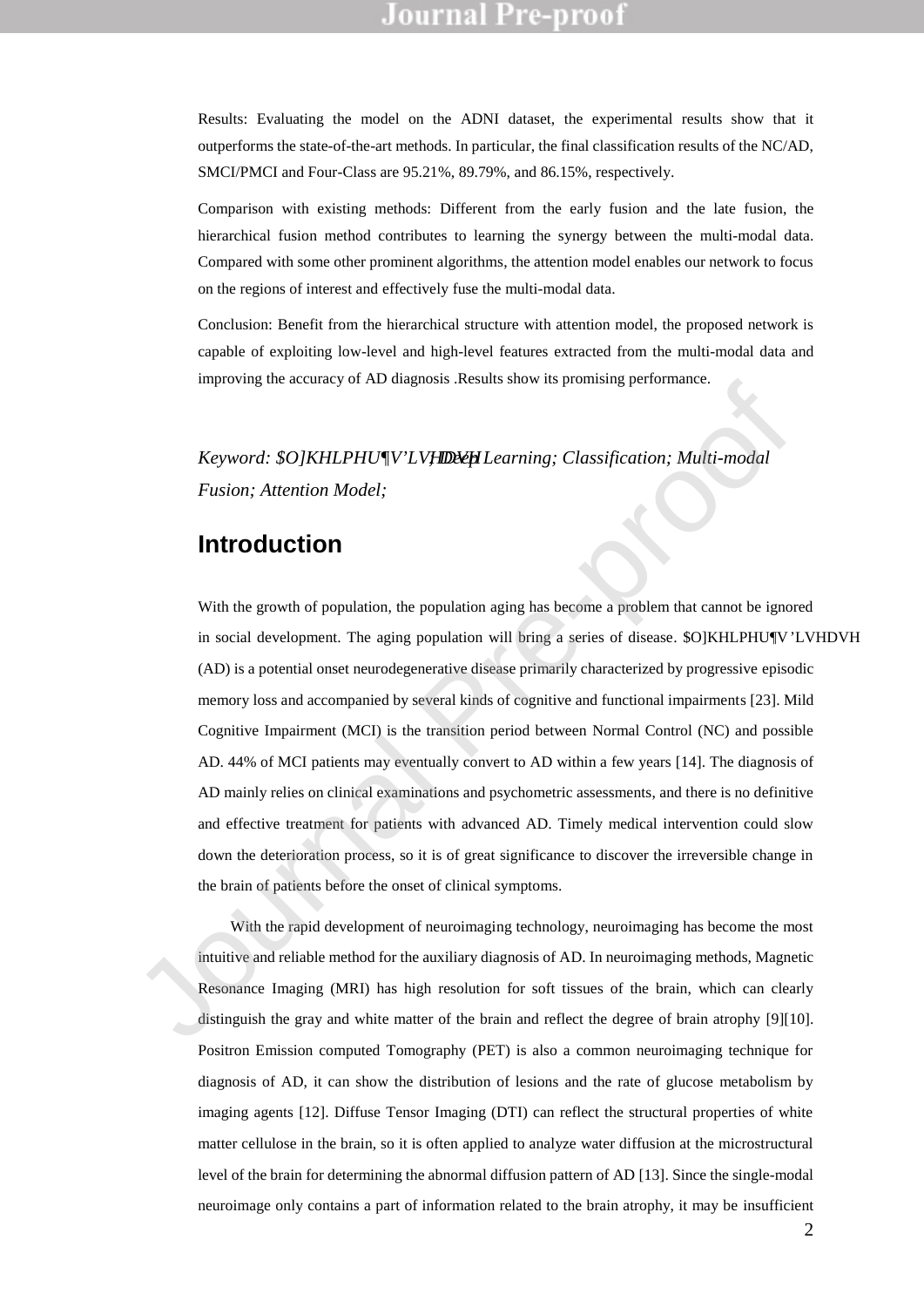for the MCI conversion prediction. However, the multi-modal neuroimage can provide more complementary information, which could be fused to learn the synergy between different neuroimages.

Multi-modal fusion is one of the frontiers in multi-modal machine learning with the early, the late and the mixed fusion approaches. Multimodal learning is widely applied in image classification [\[5\]\[18\]](#page-16-0) and image registration [\[6\].](#page-16-1) Interests in multi-modal fusion arise from two main benefits. First, more robust predictions could be achieved from multiple modalities that observe the same phenomenon [\[8\].](#page-16-2) Second, the complementary information could be extracted from multiple modalities to improve the accuracy of classification results [11]. Liu et al. [15] used Sparse Auto Encoder (SAE) to obtain high-level features, and a zero-masking strategy is applied to extract the synergy between MRI and PET images. Suk et al. [16] used multi-modal Deep Boltzmann Machines (DBM) representation to perform AD classification from MRI and PET images. Zhang et al. [\[17\]](#page-17-7) used a simple but effective Multiple Kernel Learning (MKL) method to combine three different biomarkers for classification. Zhou et al. [18] proposed a stage-wise deep feature learning and fusion framework. Each stage of the network learns feature representations for independent modality or different combinations of modalities. Due to registration deviation and noise interference, Regions of Interest (ROI) based feature vectors extracted by the above methods depend largely on image preprocessing, so ROI-based feature engineering requires knowledge from domain experts. Only a very small amount of training data can be used to learn discriminative patterns in high-dimensional feature spaces. Besides, the traditional multi-modal fusion algorithms ignore not only many available and extractable features in images, but also the differences in brain volume levels of different patients. modalities to improve the accuracy of classification results [11]. Liu et al. [15] used Sparse A<br>Encoder (SAE) to obtain high-level features, and a zero-masking strategy is applied to extract<br>syarey between MRI and PET ima

Deep learning methods, especially Convolutional Neural Network (CNN), outperform existing machine learning methods in image classification task [29]. In CNN, the original images are used directly as the input, and then learning is automatically conducted with the training data. In most recent studies, CNNs were used to extract the features of MRI and PET respectively. Cheng et al. [19] used image patches to transform the local images into high-level features from the 3D original MRI and PET images and combine their results to run 2D CNN. The early fusion focus on the combination of low-level features, but the original features will be destroyed after fusion. Liu et al.[20] used the correlation analysis to compute the consistency of two CNNs outputs. The late fusion focuses on the analysis of results but ignores the synergy between the low-level features. However, neither the early fusion nor the late fusion contributes much to the synergy between the multi-modal data. In other words, the current multi-modal fusion method cannot take full advantage of the complementarity between different neuroimages.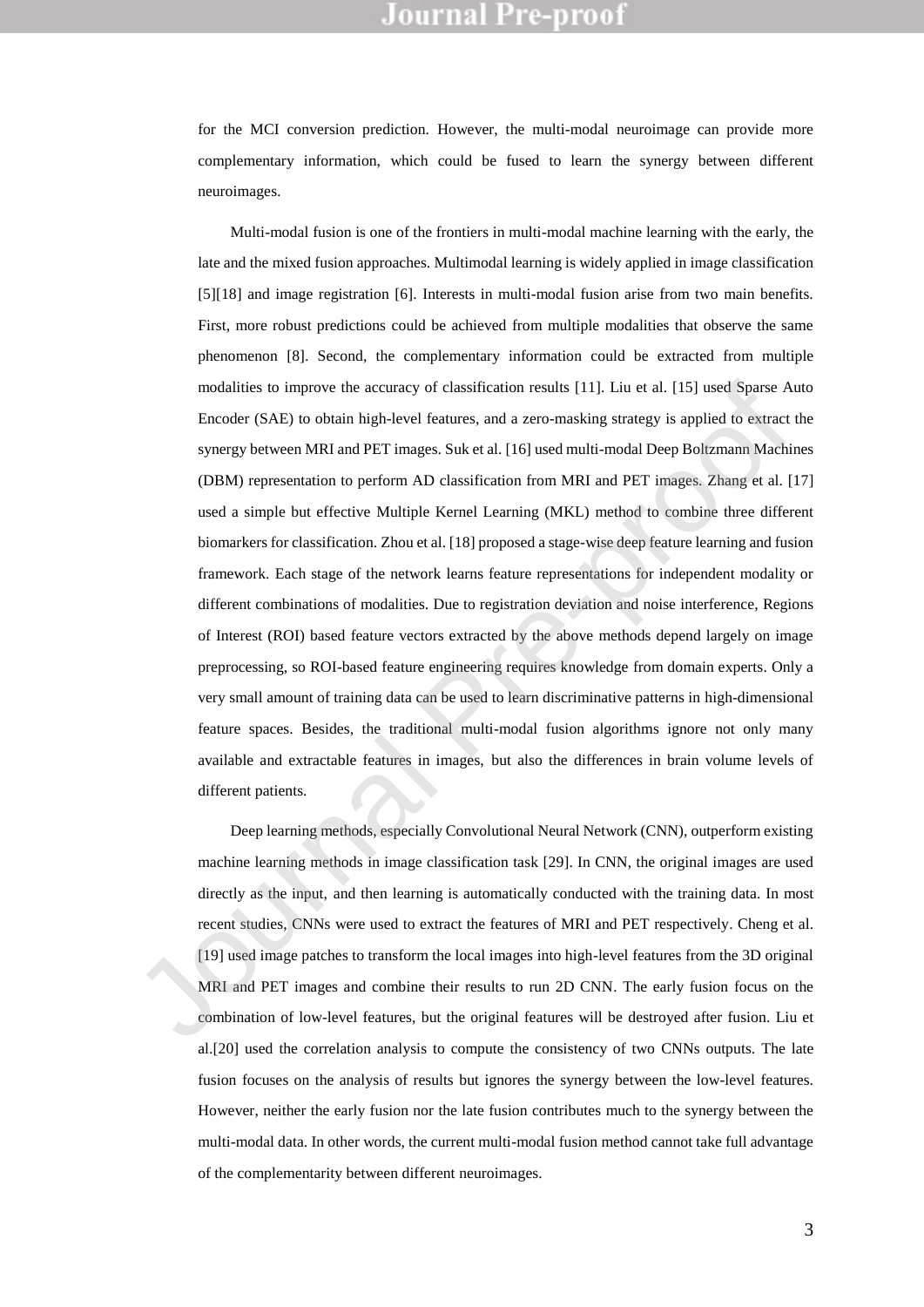To solve the problems of traditional and current algorithms, this paper proposes a novel Deep Multi-modal Fusion Network (DMFNet), which has three branches corresponding to the data stream of MRI, PET and the merge information. More precisely, MRI and PET images are input into two independent branches for feature extraction. At each stage of DMFNet, an attention-based model is applied to fuse the information of the two modalities. The main contributions of this paper are as follows. 1) The attention complementary strategy is introduced in multi-modal fusion task to extract the synergy between multi-modal images. The fusion ratio of each modality is assigned automatically. 2) The attention strategy is introduced in the feature extraction task, which models the importance of each feature channel to enhance or suppress different channels for different classification tasks. 3) Expanding the early and the late fusion into a hierarchical fusion to effectively exploit low-level and high-level features and improve the accuracy of auxiliary diagnosis.

### **Material and Methods**

#### **Data acquire and Image preprocessing**

Data used in the preparation of this paper are obtained from the Alzheimer's Disease Neuroimaging Initiative (ADNI) database (adni.loni.usc.edu). The ADNI was launched in 2003 as a public-private partnership, led by Principal Investigator Michael W. Weiner, MD. The primary goal of ADNI has been to test whether serial MRI, PET, other biological marker, clinical and psychometric assessment can be combined to measure the progressions of MCI and early AD.

ADNI assesses the process of NC to Early Mild Cognitive Impairment (EMCI), Late Mild Cognitive Impairment (LMCI) or AD through clinical, imaging, genetic and biospecimen biomarkers. Individuals with EMCI are still diagnosed with MCI, but have less memory impairment than MCI subjects recruited during ADNI1. For a comprehensive validation of the proposed method, we select 500 ADNI subjects including 163 NC, 113 EMCI, 105 LMCI and 119 AD subjects with both T1-weighted MRI scans and FDG-PET images. MCI may convert to AD in a few years. For further identifying the progress of MCI conversion, MCI subjects are divided into 153 Stable MCI (SMCI) and 65 Progressive MCI (PMCI) subjects according to the standard of ADNI. The definitions of SMCI and PMCI in both ADNI are based on whether MCI subjects would convert to AD within 36 months after the baseline time. Demographic and clinical information of the subjects are shown in Table 1. incomparative valuation and the threat of suppress uncertainties for the state<br>dissification tasks. 3) Expanding the early and the late fasion into a hierarchical fission to effective exploit low-level and high-level featu

Image pre-processing is performed for all MRI and PET images. First, Anterior Commissure  $(AC) \pm Posterior$  Commissure (PC) correction is implemented on all images, and the N3 algorithm [\[27\]](#page-18-2) is applied to correct the intensity inhomogeneity. Next, skull stripping on structural MR images is conducted using CAT12 in the SPM package [\[25\].](#page-18-3) After the removal of the cerebellum, CAT12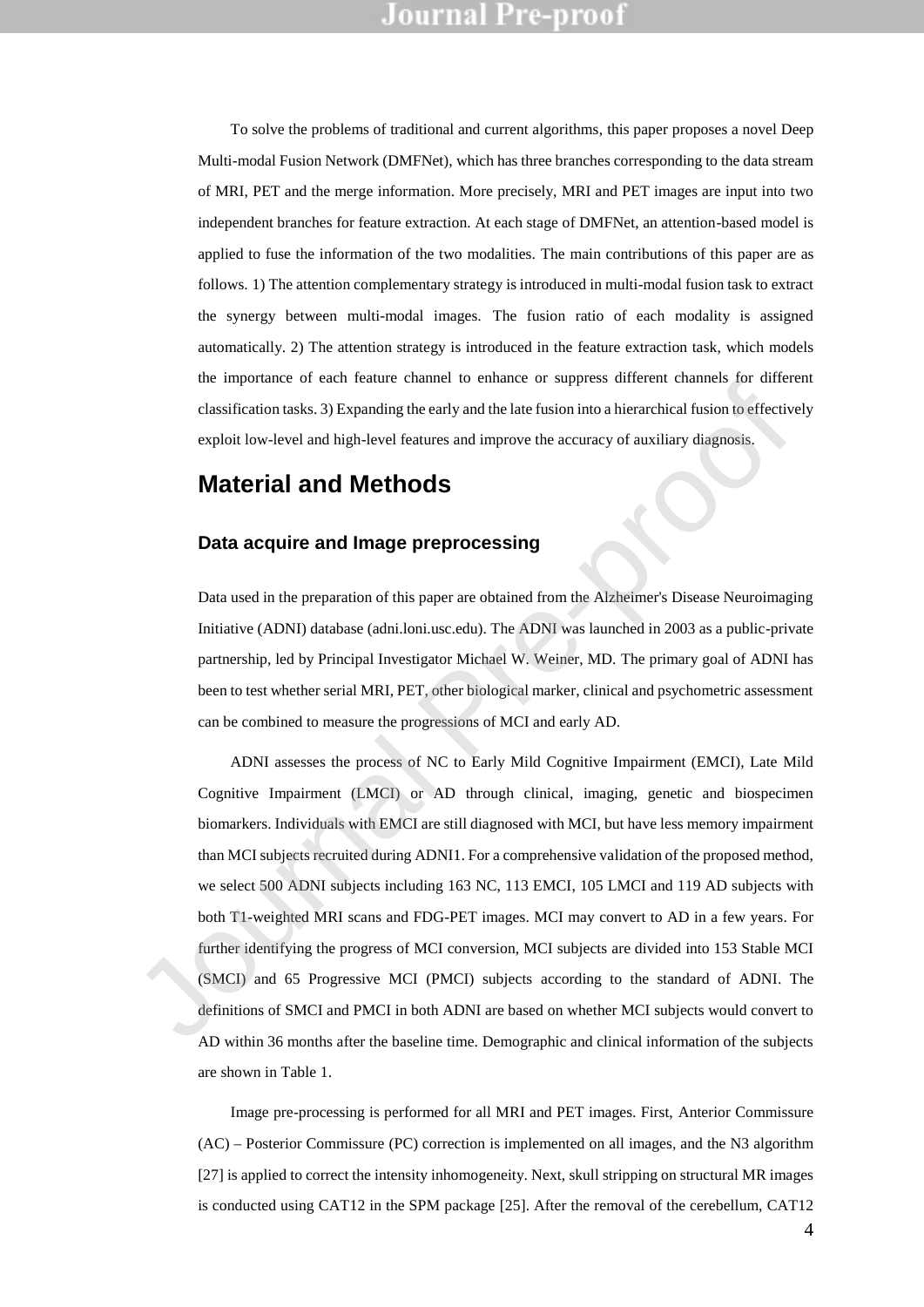in the SPM package is applied to segment structural MR images into three different tissues: grey matter, white matter, and cerebrospinal fluid. For PET image, head alignment (Realign) is applied to eliminate differences between the slices caused by slight brain shaking during scanning. Then PET image is aligned to its corresponding MR image of the same subject using a rigid transformation. The realigned image is normalized to MNI space. A spatial filter with a full width at half maxima of 6 is used to improve the signal-noise ratio of the image.

#### **Network structure**

The residual networks [4] have shown to be effective in training a deep network. The identity mapping and the bypass path play an important role in making the training of deep networks easy. Following the architecture of ResNet, DMFNet is proposed based on an attention mechanism to extract and fuse features of MRI and PET. There are three branches in DMFNet, two of which extract features of MRI and PET respectively, and the channel attention model [7] applied to extract the features of each branch and fuse the reweighted feature maps. The third branch is used to further extract fused features.

A new residual block is designed based on the basic block of ResNet. The proposed residual block is divided into four stages, and the corresponding numbers of channels are 64, 128, 256 and 512 respectively. Besides, an attention model is introduced to build our residual block. The structure of DMFNet is shown in Fig. 1. MRI and PET images are input to the network. During the process of network inference, a set of feature maps at each stage is output in each branch, and then weights are assigned to fuse the two sets of features maps through the attention model automatically. The reorganized feature maps and the fused feature map in the previous stage are fused together by concatenating and adding. In this way, low-level and high-level features could be utilized at the same time in DMFNet. Moreover, the combination of identity mapping and residual block ensures The resistant hetworks [+i] inve shown to be effective in training a deep network. The the more morphing and the bypass parally play an important [ro](#page-16-4)le in making the training of deep networks are proposed based on an attent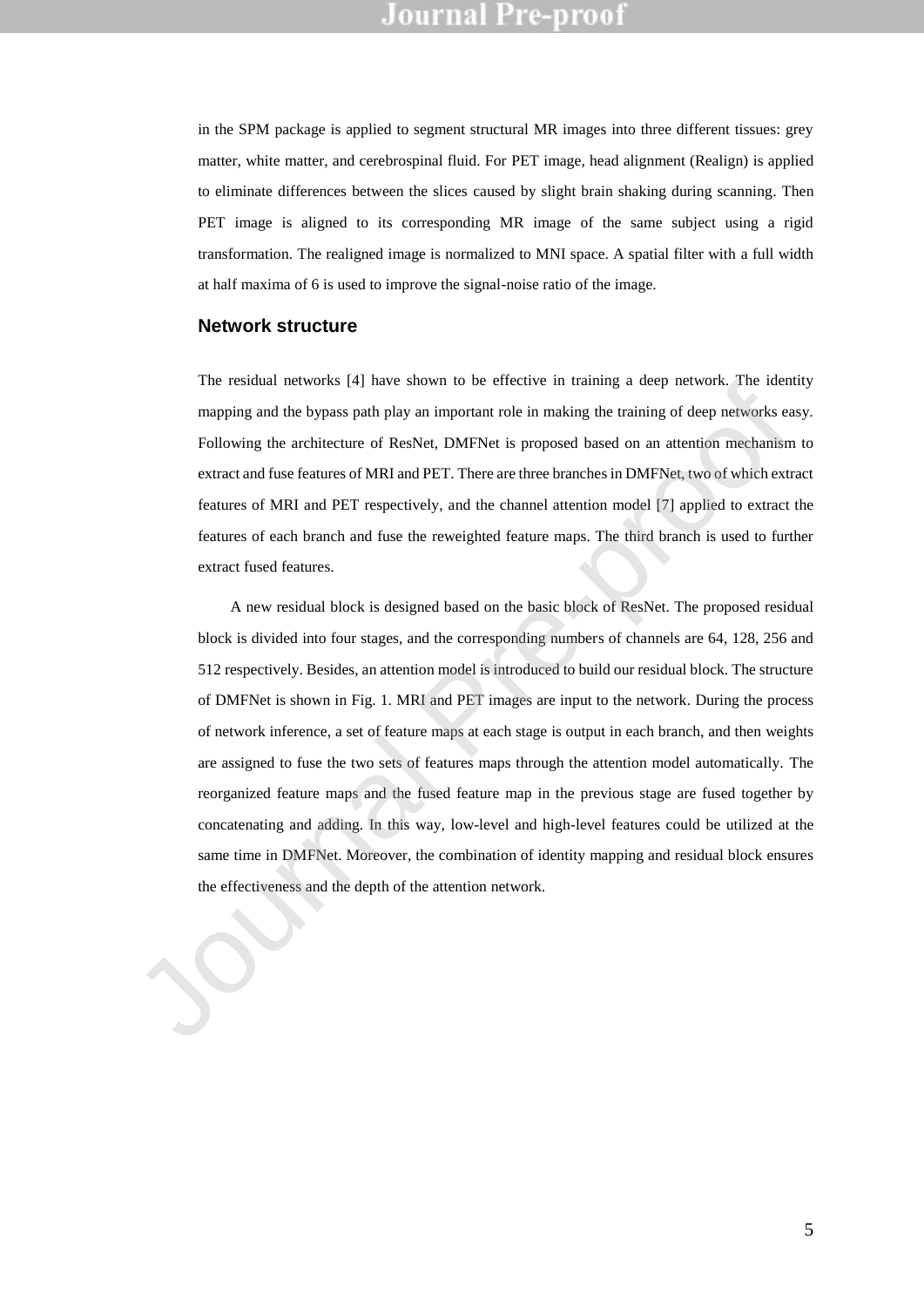

Figure 1 | The Architecture of the proposed DMFNet. MRI image and PET image are processed by two branches separately. A¼represents the channel attention model. ‰represents the feature fusion operation, which contains addition and concatenation.

#### **Attention Model**

The essence of the attention mechanism is a series of attention distribution coefficients or weight parameters, which can be applied to enhance or select important information of the target, and suppress some irrelevant detailed information. For AD patients, the atrophy region is usually concentrated on the hippocampus and the entorhinal cortex, which means that most regions of the input image are unrelated to the disease. Indistinguishable information will increase the difficulty of AD classification, especially for images with an extremely high similarity of the human brain. In addition, the fusion ratios of each branch need to be assigned according to the importance of the features extracted from MRI and PET images. Therefore, the attention mechanism is introduced to explore potential characteristics of corresponding ROI, while different ratios are assigned Figure 11 The Architecture of the proposed DMFNet. MRI image and PET image are processed by<br>
two branches separately. Af represents the channel attention model. "Seepresents the feature fusion<br>
operation, which contains ad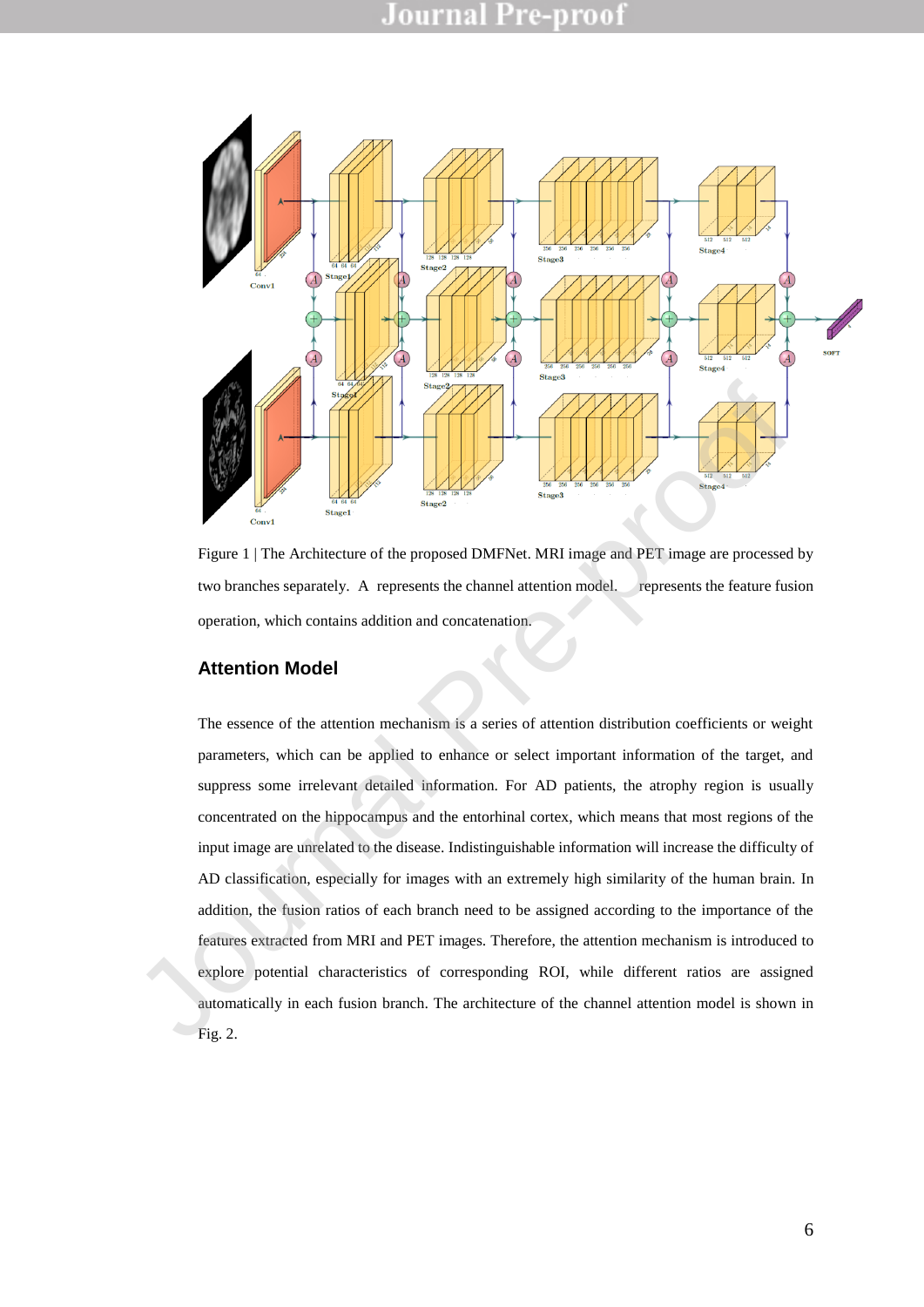Figure 2 | The architecture of the channel attention model. represents the input feature map. represents the output feature map after channel reweighting.

Inspired by [7], an improved channel attention model is proposed. For an input feature map  $X$ with C channels, the deployment of the attention model is completed in the following three teps. 1)We perform feature compression along the spatial dimensions, transforming the two-dimensional feature of each channel into a real number. The real number has a global receptive field to some extent, and the dimensions of output are in accordance with the number of input feature channels. This process can be implemented by global pooling, and the corresponding equation of squeeze operation is shown as follows. Inspired by [7], an improved channel attention model is proposed. For an input fe, we may with C channels, the ephoyment of the attention model is completed in the following week.<br>
1) We perform feature compression along

$$
(1)
$$

Where , and represent the height, the width and the number of channels of each feature map, respectively.  $2)$  order to map the importance of each channel with a compressed set of real numbers, new weights is each feature channel are generated to explicitly model the correlation between feature channels. A 1  $*$  1 convolution is able to explore the correlation among different channels, here voluming the weight distribution of these channels. The corresponding calculation is  $f(x)$  frmularized in Eqn. (2).

$$
(2)
$$

Where represents the Sigmod activation function. 3)Weights regenerated in the second step reflect the importance of each channel. Then the origin features are multiplied gradually to mplete the redistribution of the original features in the channel dimension. The transition of the input feature map to can be expressed as Eqn. (3).

(3)

In this way, feature maps are transformed into new feature maps with reweighted channel information. To some extent, the attention model essentially introduces additional dynamic characteristics on the input, which can be considered as a self-attention function on the channel.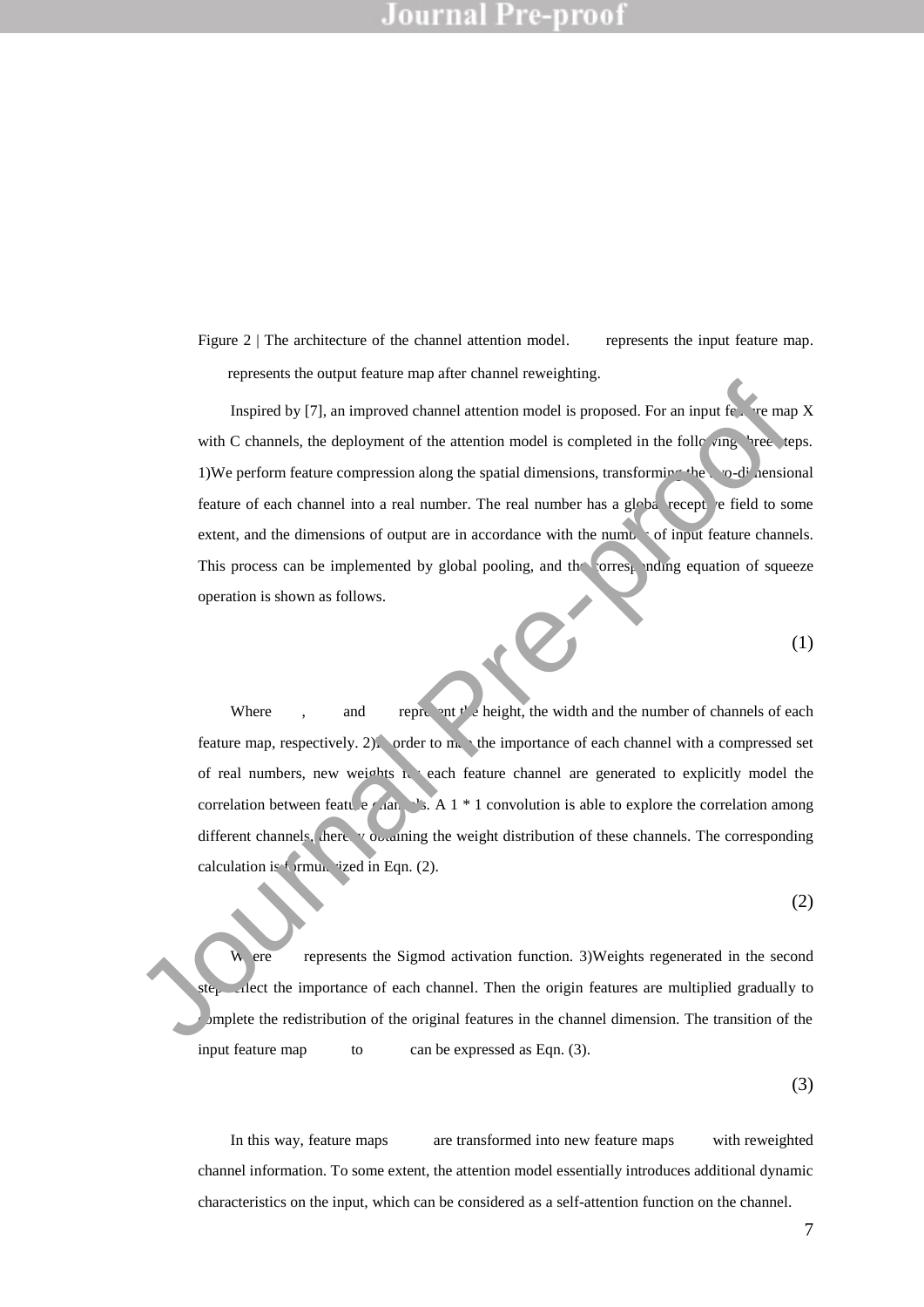#### Attention for feature extraction

In ResNet, the network consists of a series of basic blocks and bottleneck blocks. Each residual block contains two subbranches: the identity mapping branch and the residual branch. The residual block is given as Eqn. (4).

(4)

Where represents the input of the t-th residual block, represents the conversion equation corresponding to the t-th residual block. The attention model is embedded into each residual block. However, stacking attention model simply may not bring significant performance improvement [1]. There are two main reasons for this problem. First, repeating the dot, reduct in the deep network will decrease the value of the feature maps. Second, the attention nodel perficially breaks the identity mapping structure of the residual branch, which increases the differential for the network expanding to a deeper level. Therefore, identity mapping and the attention model are combined into the new residual block, as defined in Eqn. (5).

(5)

Where represents the function of attention  $\ln m$  de<sup>1</sup>. The network image can be expanded. effectively to a deeper level by a similar identity mapping structure, obtaining high-level features. As shown in Fig. 3, in the basic  $\frac{1}{2}$  ock of ResNet, the feature map is convolved by two 3  $*$  3 convolutional layers, and the convolutional output is added to the input feature map to build the identity mapping. In the residual block of DMFNet, an attention-based model is connected for further feature extraction, and the output of the attention model is added to the feature map and the convolutional ov $t$ residual block. However, stacking attention model simply may not bring significant beform<br>improvement [1]. There are two main reasons for this problem. First, repeating the dot), when<br>the desceptative mapping attractive o

Figure 3 | The comparison of basic block and the proposed building block. Relu and Sigmod represent an activation function commonly used in artificial neural networks.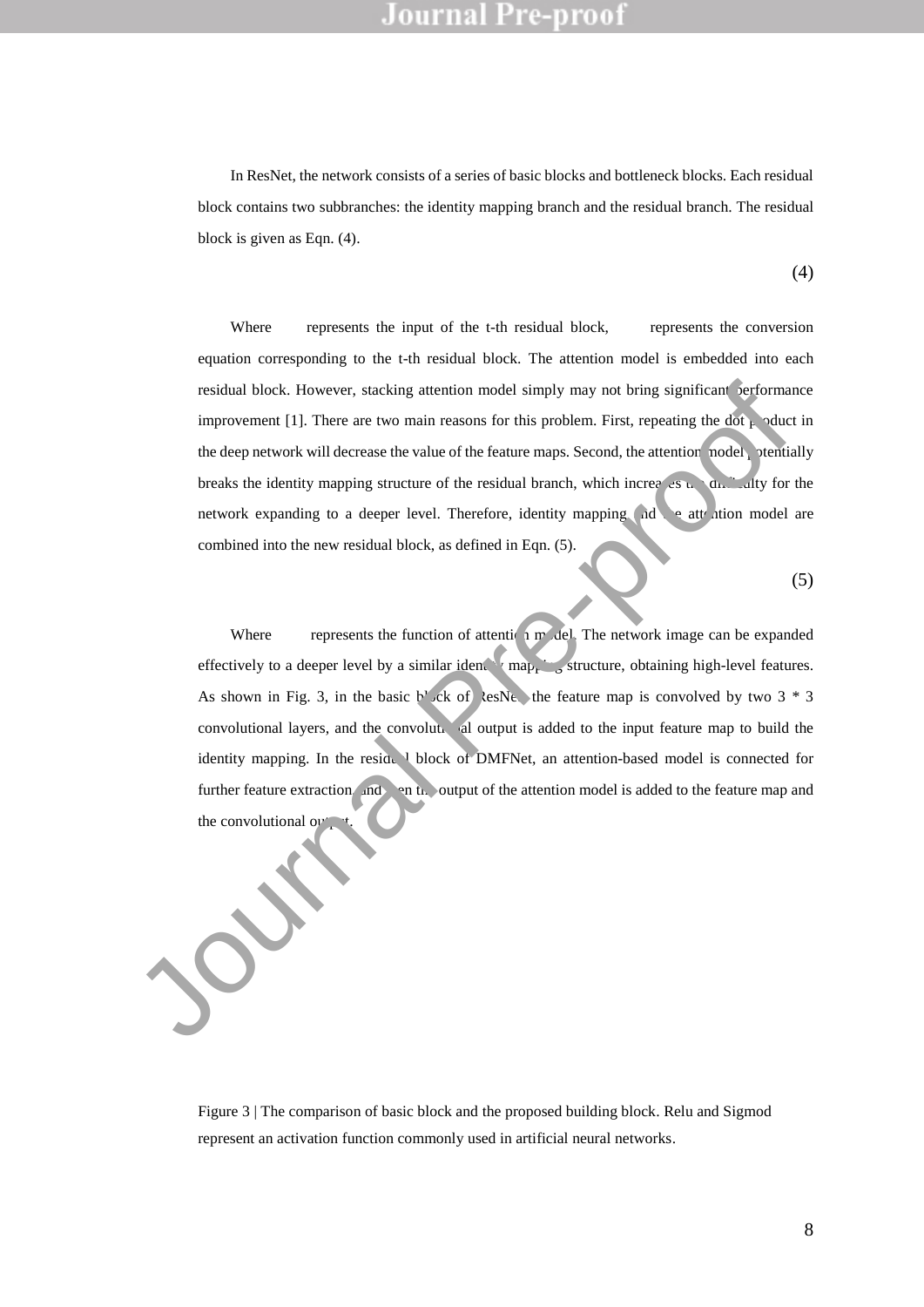#### Attention for feature fusion

In most traditional multi-modal fusion algorithms, SAE or DBM is used to map features into a lowerdimensional space, and then the features for classification are fused. But the low-level feature fusion will destroy the original information of MRI and PET. Currently some studies vote on the classification results of two networks at the decision level or concatenate features extracted from two networks. This method ignores the synergy between different features, which leads to inefficient use of carried information.

The information characterized by MRI and PET images is not the same, so it is critical to use the complementary relationship between the two modalities. In past research, this point was usually ignored by researchers. It was used as hyperparameters to adjust the ratio of each model ity, but the cost of such human intervention is usually time-consuming. This paper introduces an attention mechanism to automatically assign the proportion of each modality during fusion. It is defined in Eqn. (6).

(6)

Where and respectively represent tention models corresponding to the t-th building block of MRI and PET, , and represent the feature map corresponding to the t-th building block of MRI,  $\overline{PET}$  and the  $\overline{I}$  to branch respectively.

### **Experimental Results and Discussions**

#### **Slice Selection**

The format of the  $\pi$  rigin. I image archived from the ADNI database is NIfTI, so it is necessary to take out 2D  $\cdot$  ces from the 3D image for AD classification. In some studies based on 2D image classification  $[2]$ , the selection of brain slices has not caught the attention of researchers. Introducing indiscriminate data into the dataset is usually unfriendly for image classification, so the slice with the subtle lesion region should be selected precisely. The numbers of slices of MRI and PET are different due to different scanning methods. To align the slices of the two modalities, the images of oth modalities are resampled with the size of  $180 * 180 * 180$ , and then 60 slices gathered in the image center are taken out from each axial. Although the spatial information of a sample in a 2D image taken from a 3D image will be greatly destroyed, slices from all axial are selected to minimize this loss. To screen out more descriptive slices, a slice screening network based on AlexNet [\[3\]](#page-16-7) is designed. The slices located in the same position of all samples are taken out as a slice-dataset. Then the slices are filtered according to the classification accuracy corresponding to each slice-dataset. the complementary relationship between the two modalities. In past research, this point was used<br>ignored by researchers. It was used as hyperparameters to adjust the ratio of each<br>cost of such human intervention is usuall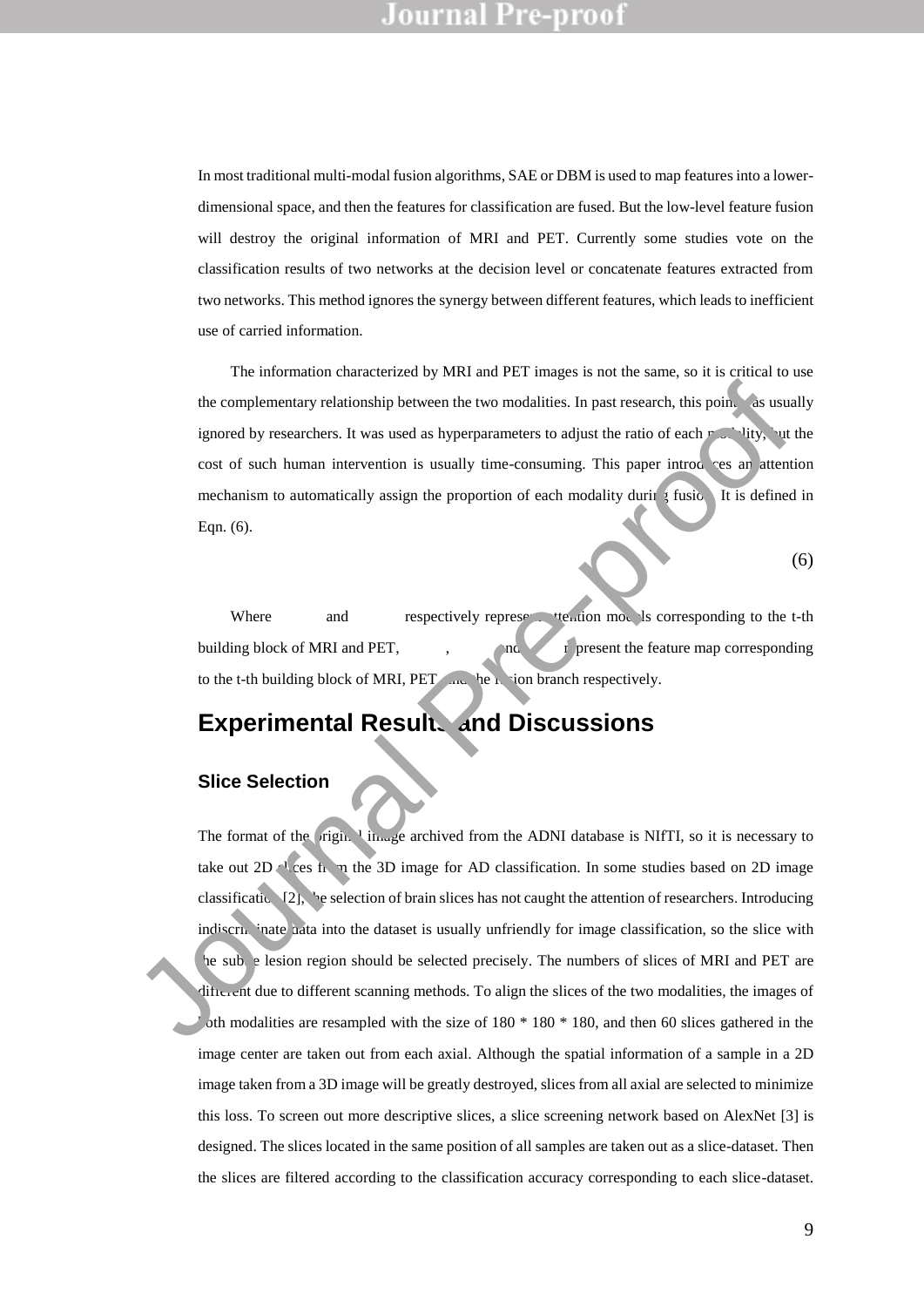Finally, 20 slices are selected out of 180 slices from each sample as the data set. The data set is divided into the training set, the validation set and the test set at a ratio of 6: 2: 2.

#### **Training**

For AD patients, there are usually large morphological differences between AD and NC, which makes the patients easier to be distinguished. But for MCI patients, the morphological differences between MCI and NC are insufficient to distinguish the patients with a simple method. In order to verify the performance of our method for predicting AD and MCI conversion, three sets of experiments: AD vs NC, SMCI vs PMCI, and four classifications are set up. In order to verify the superiority of our proposed multi-modal fusion method, several comparative experiments are set up based on the same dataset: 1) A single-modality MRI classification task based on  $\overline{P}$  sNet  $\overline{B}$ as line); 2) Multi-modal classification task based on ResNet (ResNetCom). Specifically, two branches are used to extract features of MRI and PET images, and the separate feature haps are set up and then SoftMax is used to complete the classification; 3) Multi-modal can saif cation task based on DMFNet\_v1. Compared with ResNetCom, the reorganized feature maps are fused at each stage of DMFNet; 4) Multi-modal classification task based on  $DMF^*$   $\geq$  Compared with ResNetCom, feature extraction and feature fusion based on attention mechanism are appended in DMFNet. experiments: AD vs Nvc, SMCL vs PARCL, and duri crassincations are set up. in other-or verty<br>superbritty of our proposed multi-modal fusion method, everty conservative experiments.<br>Also also the same dataset: 1) A single-

#### **Implementation Details**

Random scaling, cropping, and  $f\|_p$  ing are applied for data enhancement. The Adam optimizer with an initial learning rate of  $\sqrt{0.02}$ , a momentum of 0.9 and a weight decay of 1e-5 is applied in gradient descent. When performing batch training on an NVIDIA RTX2080Ti, the size is set to 32. The optimization of the learning rate is adjusted in two ways. One is to update by an exponential decay. The size of the learning rate is exponentially as the number of epochs increased. The other is to adjust the learning rate with the help of the train set. As the loss increases, the learning rate is further reduce with an exponential decay.

#### **Results**

As shown in Table 2, the final classification results of AD classification, MCI conversion prediction and Four-Class based on test set are 95.21 %, 89.79%, and 86.15%, respectively. The results of our proposed method are obviously better than other comparative methods in each group of experiments. In the experiments of AD vs NC, because of large differences between AD and NC images, which is easy to be distinguished, our algorithm does not have a significant performance improvement. Comparing single-modal and multi-modal based on ResNet, we can find that the simple decisionlevel fusion does not bring about significant performance improvement because the late fusion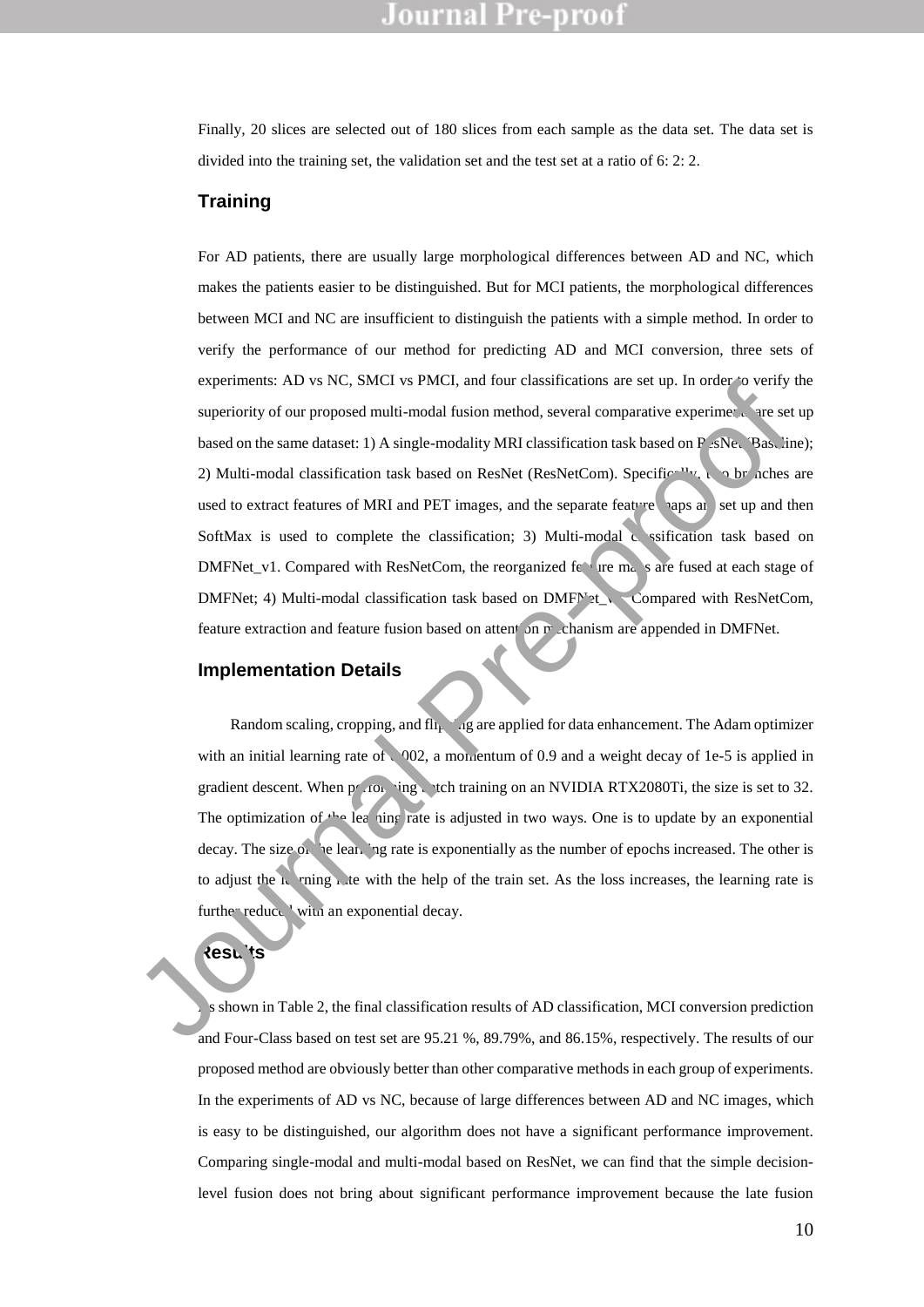ignores the synergy between the low-level features. In the classification of SMCI vs PMCI, the classification accuracy of traditional algorithms has not been very high, because the samples in the stable and the progressive stages of MCI have no significant difference. According to the experimental results, our method is significantly better than single-modal and simple multi-modal fusion methods. The reason is that the attention model in the residual block can explore potential features between data. In the four-class classification, our method could provide great improvement. In general, the complexity of a network increases with its depth. When a complex model is applied to a simple classification problem, not much performance improvement could be achieved. In other words, a deep network tends to solve more complex classification task. As the category number of multi-category classification raises from 2 to 4, the classification accuracy improves significantly.

#### **Data Visualization and Statistical Analysis**

To understand how the attention model works better, we visualize the feature maps from Conv1 layer of DMFNet (shown in Fig. 4) since low-level features are more consistent with visual intuitions. Note that we visualize three branches feature maps for bette Illustration. The number of images corresponds to the number of channels. According to the Eqn. (5), we could find how do the features of MRI and PET impact on the fused features. The  $\ell$  tention model tends to give a higher weight to the branch which contains more valid information, it means that the importance of feature channel plays a crucial role feature fusion. multi-category classification raises from 21 to 4, the classification accuracy improves say interest.<br>
Data Visualization and Statistical Analysis<br>
To understand how the attention model works better, we visualize the figu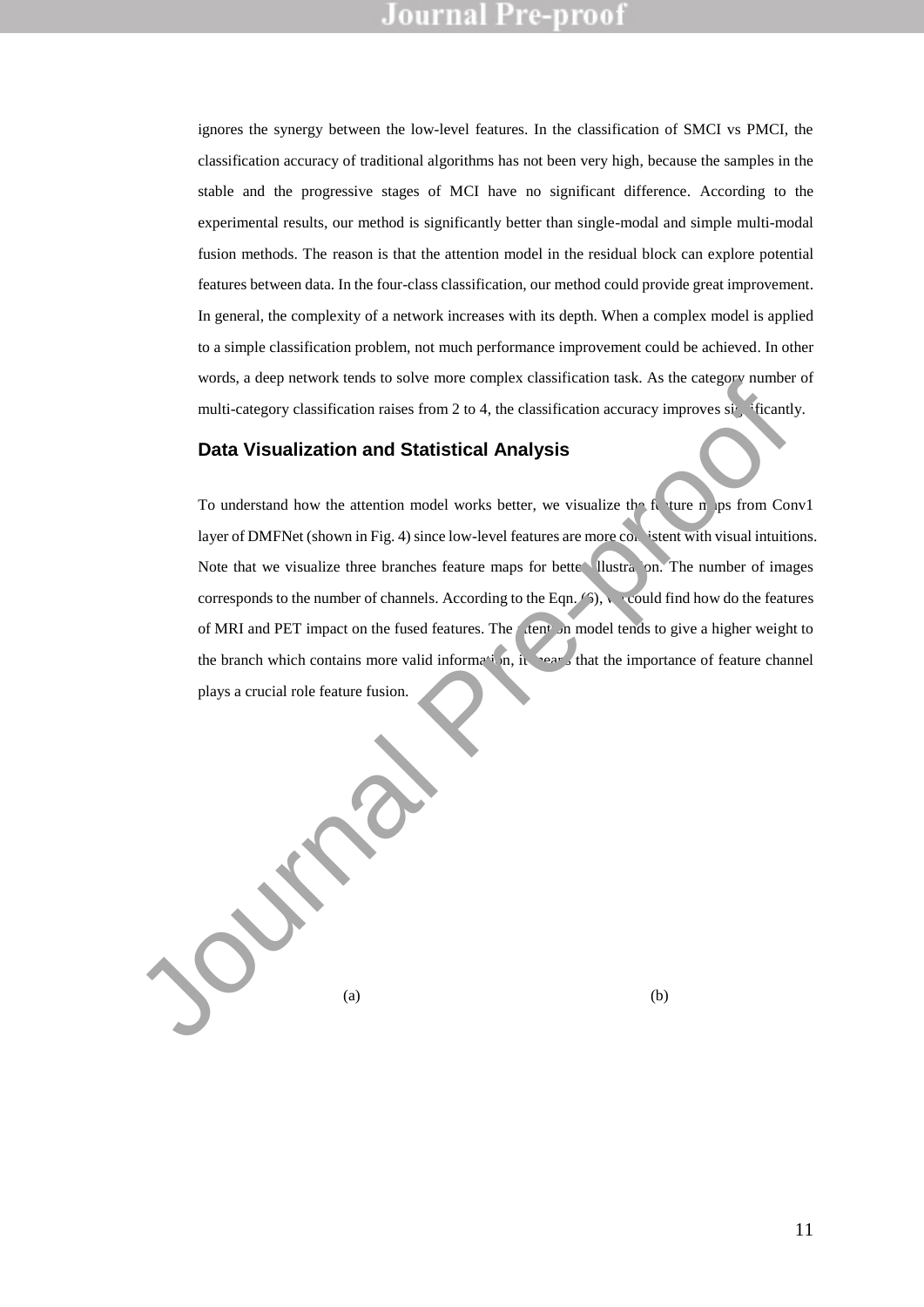(c) Figure 4 | Visualization of local feature maps extracted by DMFNet. (a) feature maps extracted from MRI images, (b) feature maps extracted from PET images, (c) feature maps fused  $\gamma$  (a) and (b).

The softmax layer outputs a probability distribution. Cross entropy  $\Box$  i.e.  $\Box$  distance between the output distribution and the original distribution. Cross entropy loss function is used to evaluate the training process of the neural network. Fig. 5 shows the end of the observed value changing with the number of iterations. It can be seen that the MFNe  $v^2$  network converges after fewer iterations in training process. After each network  $r$  der verates for 100 cycles in the verification set, the loss function value tends to be stable. Due to the introduction of the attention model and the fused branch, the complexity our model increases within an acceptable range. However, the convergence of the proposed model has been greatly improved. Figure 4 | Visualization of local feature maps exceed by DMFNet. (a) feature maps exceed MRI images, (b) feature maps extracted from PFT images, (c) feature maps fixed. The number of the offmat layer outputs a probability

 $(a)$  (b)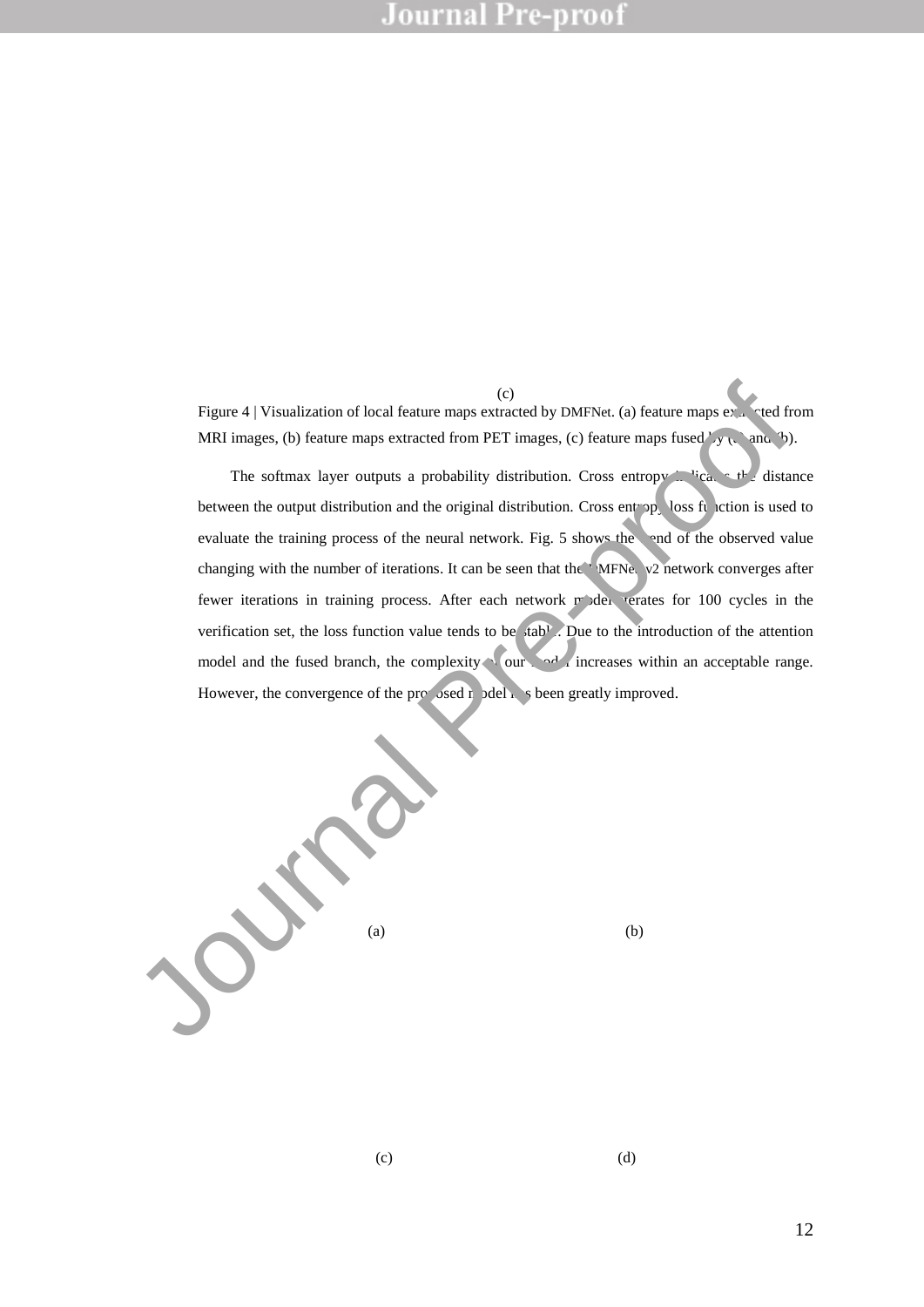Figure 5 | Accuracy and loss curves achieved by three different methods in AD classification on ADNI. (a) and (b) indicate the trend of accuracy and loss in the training step, (c) and (d) indicate the trend of accuracy and loss in the verification step.

Receiver Operating Characteristic (ROC) curves and of different classification models tested on the 20% ADNI dataset are shown in Fig. 6. The Area Under the ROC Curve (AUC) for classification of AD/NC is 0.994, 0.981, 0.974 and 0.944 respectively. The AUC for classification of SMCI/PMCI is 0.953, 0.911, 0.893 and 0.783 respectively. To investigate the significance of classification performance between different methods, we have carried out a non-parametric VWDWLVWLFDODQOVLVQPHO\'H/RQY3WHUVWE comparison of each two ROC curves for classification of SMCI/PMCI on ADNI dataset, with a confidence interval of 95%. The results indicate that DMFNet\_v2 performs significantly better than DMFNet\_v1, ResNet\_com and ResNet with p values =  $0.003$ ,  $3.57 \times 10^{6}$  and  $5.34 \times 10^{6}$ , respectively. The above AUCs and p value indicate that the proposed network has reasonable ability to distinguish the early  $\overrightarrow{A}$  patients. Especially in the classification of SMCI/PMCI, the DMFNet outperforms  $\text{ResNet-}^{1}$  sed model. classification of SMCLPMCI on ADNI dataset, with a confidence interval of 95%. The restrained that DMFNet v2 performs significantly better dan DMFNet v1, ResNet come an Res<br>with p values = 0.003, 3.57×10<sup>t</sup> and 5.34×10<sup>9</sup>

Figure 6 | ROC curves  $\epsilon$  and  $\epsilon$  d by three different methods in AD classification on ADNI. (a) indicates ROC curves for cl ssif cation of AD/NC, (b) indicates ROC curves for classification of SMCI/PMCI.

 $(a)$  (b)

#### **Classifination Performance**

Foreign a denoting fashion, Liu et al. [15] used SAE and a zero-mask strategy for feature fusion  $extra$  to complementary features from multi-modal data. SAE was applied to obtain high-level features in the unsupervised pretraining stage, which achieved an AD/NC classification accuracy of 91.4%. Liu et al. [31] proposed a classification framework based on combination of 2D CNN and Recurrent Neural Networks (RNNs), which learns the intra-slice and inter-slice features for classification after decomposition of the 3D PET image into a sequence of 2D slices, which achieved an AD/NC classification accuracy of 91.2%. Beheshti et al [\[32\]](#page-18-6) used a voxel-based morphometry technique to investigate global and local gray matter atrophy. SVM is applied to learn the feature extracted from gray matter, which achieved an AD/NC classification accuracy of 93.01%. Liu et al.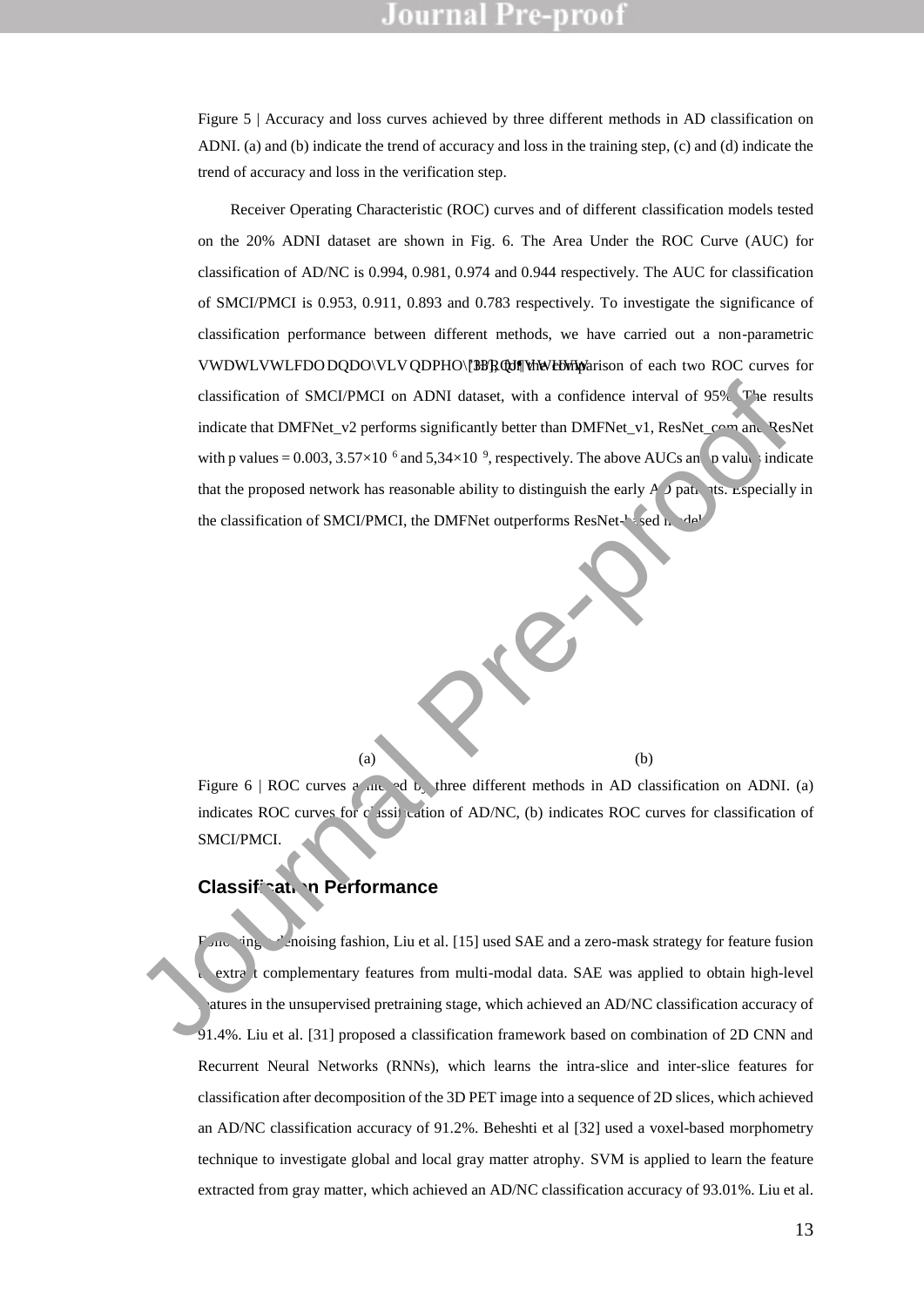[\[20\]](#page-17-10) proposed a landmark-based deep multi-instance learning framework for brain disease diagnosis. A data-driven learning approach was used to select discriminative patches from MRI images based on AD-related anatomical landmarks identified, which achieved an AD/NC classification accuracy of 91.09% and a MCI conversion prediction accuracy of 76.9%. Lu et al[. \[21\]](#page-18-7) proposed a deep multimodal and multiscale neural network to discriminate individuals with AD and used SAE for pretraining, which achieved an AD/NC classification accuracy of 84.6% and a MCI conversion prediction accuracy of 82.93%. Shi et al. [\[28\]](#page-18-8) used a multi-modal stacked deep polynomial networks algorithm to fuse and learn feature representation from multi-modal neuroimaging data, which achieved an AD/NC classification accuracy of 97.13% and a MCI conversion prediction accuracy of 78.88%. Zhang et al. [22] proposed a dual branch network based on VGG19, and the ulti-modal medical images were trained by two independent branches. The results of multi-modal neuroinaging diagnosis were combined with the results of the clinical neuropsychological diagnosis, which achieved an AD/NC classification accuracy of 88.20%.

Deep learning has been applied to AD classification using original puroimaging data without any feature selection procedures, which greatly preserves the  $\hat{h}$  ormation of the sample [25]. Table 3 shows the comparison of the state-of-the-art method and  $t_{\text{prop}}$  sed methods in this paper. Shi et al. [28] achieved an AD/NC classification accuracy of 97.13%, but their experimental results lacked the verification of proper untrained to data and cross-validation. Benefiting from the attention mechanism, our model has made eat in provements in the MCI conversion prediction. We combine accuracy, specificity and sequely intervely evaluate the results, and the results of the proposed model s<sub>how</sub> its superiority to the most state-of-the-art algorithms. and the matrice case and Pre-proof and the matrice of the conversion previous of  $78.88\%$ . Zhang et al. (22) proposed a dual branch network based on VGG19 and the  $\epsilon$  this medical images were trained by two independent

### **Conclusion**

In this paper, novel deep multi-modal fusion model is proposed for the early auxiliary diagnosis of AD and MCI onversion. MRI and PET images are trained to learn the synergy between the multi-modal data. The hierarchical architecture in the proposed model ensures that the features of IRI and PET are extracted independently without destroying the information of the original features. In the attention models, features are selectively extracted from MRI and PET branches and the relevant information is suppressed, and the weighted features are fused to build the fusion branch. In our model, potential features between different multi-modal data can be explored and combined. Low-level and high-level features are fused so that complementary data could be effectively exploited. The experiments show that the proposed model outperforms the state-of-the-art methods on the ADNI dataset.

In the future, more possibilities could be explored for AD classification and MCI conversion.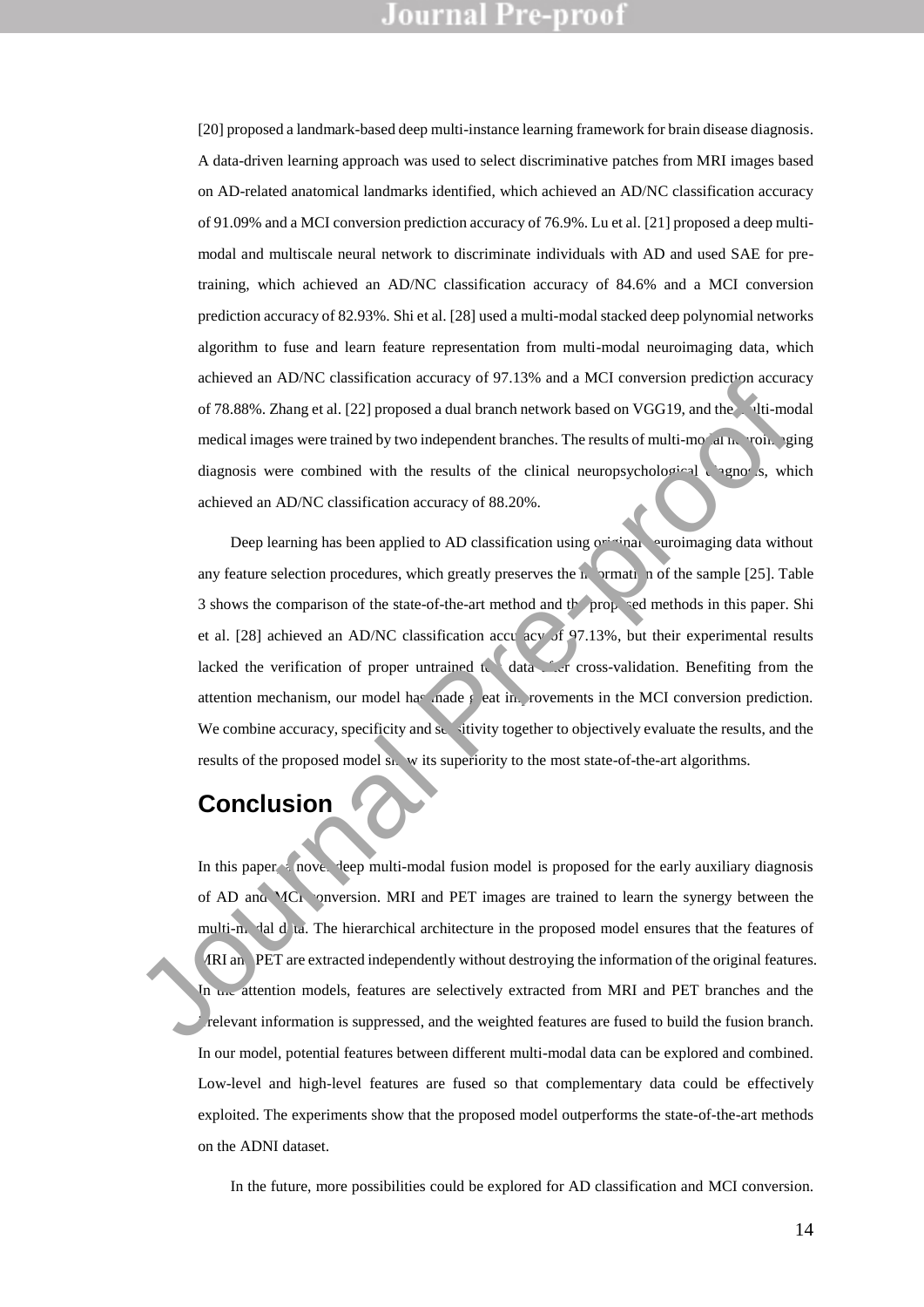The following are our upcoming work. 1) Image segmentation based on Neural Network. The original 3D image of MRI is segmented into gray matter, white matter, etc. It not only means that the tedious work of segmentation using software such as SPM could be reduced, but also provides the possibility for the integration of scanning and predicting of neuroimaging of AD patients. 2) Multi-modal fusion based on 3D CNN. Relative to 2D slice images, 3D images completely preserve the spatial information of a sample, but this method has to face the dilemma of so few available data. 3) Further feature fusion with a new model. Complementary information between MRI and PET features could be learned so that when the inference exists, or even if a kind of modal data is missing, AD could still be predicted based on the single input and corresponding complementary information learned from the pre-trained model.

#### **Credit Author Statement**

The authors declare that the research was conducted in the absence of any commercial or financial relationships that could be  $c_1$  as a potential conflict of interest. We certify that we have participated sufficiently in the work to take public responsibility for the appropriate  $\sim$  of the experimental design and method, and the collection, analysis, and in  $\gamma$  pretation of the data. All the authors listed have reviewed the final version of the manuscript and approved it for publication. To the best of our knowledge and belief, this manuscript has not been published in whole or in art nor is being considered for publication elsewhere. Credit Author Statement<br>
The authors declare that the research was conducted in the those and any<br>
The authors declare that the research was conducted in the those and a positional<br>
Credit Author Statement<br>
The authors dec

### **Declarations of interest**

None.

### **Ack lowledgments**

Data collection and sharing for this project was funded by the Alzheimer's Disease Neuroimaging Initiative (ADNI) (National Institutes of Health Grant U01 AG024904) and DOD ADNI (Department of Defense award number W81XWH-12-2-0012). ADNI is funded by the National Institute on Aging, the National Institute of Biomedical Imaging and Bioengineering, and through generous contributions from the following: AbbVie, Alzheimer's Association; Alzheimer's Drug Discovery Foundation; Araclon Biotech; BioClinica, Inc.; Biogen; Bristol-Myers Squibb Company; CereSpir, Inc.; Cogstate; Eisai Inc.; Elan Pharmaceuticals, Inc.; Eli Lilly and Company;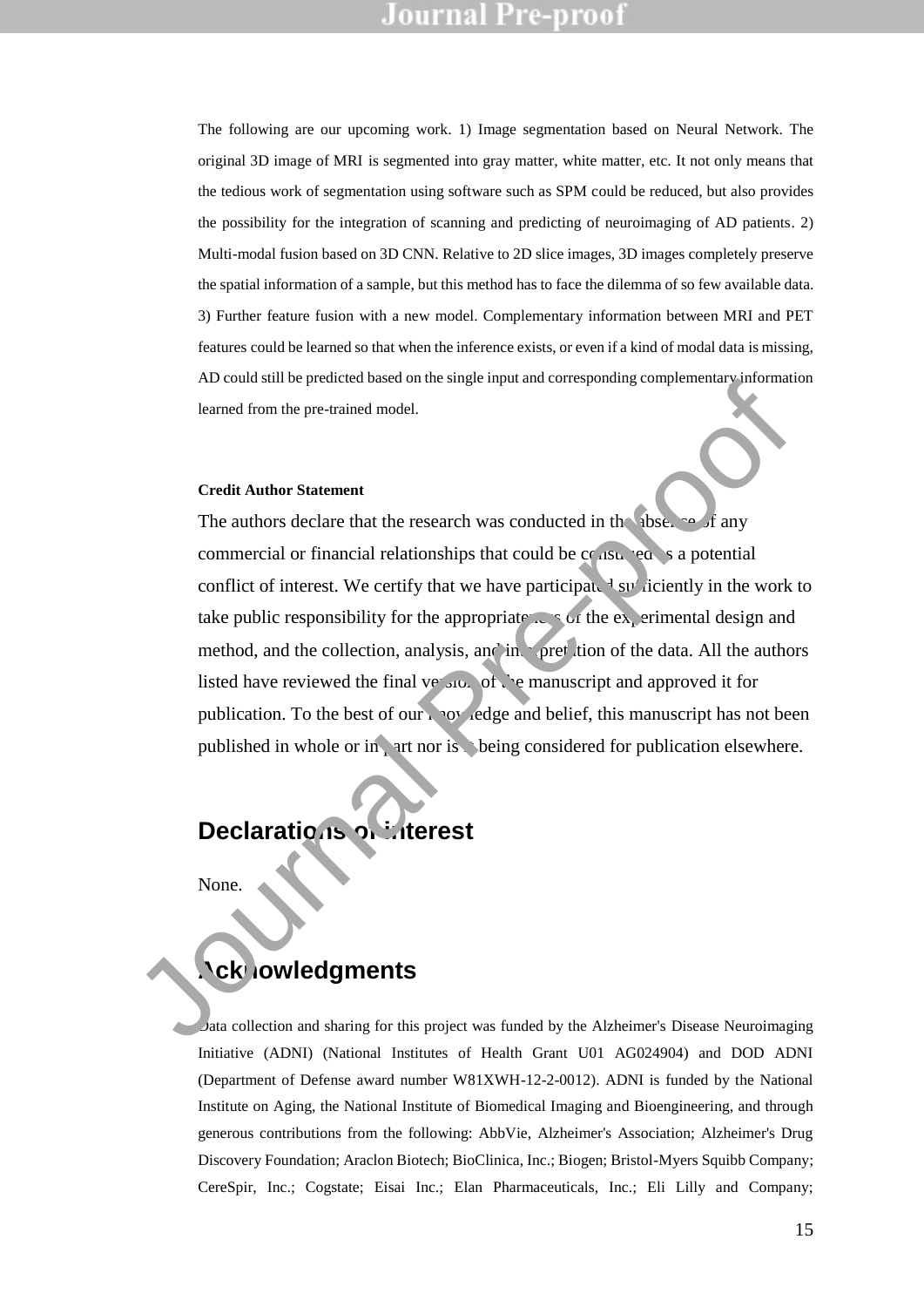EuroImmun; F. Hoffmann-La Roche Ltd and its affiliated company Genentech, Inc.; Fujirebio; GE Healthcare; IXICO Ltd.;Janssen Alzheimer Immunotherapy Research & Development, LLC.; Johnson & Johnson Pharmaceutical Research & Development LLC.; Lumosity; Lundbeck; Merck & Co., Inc.;Meso Scale Diagnostics, LLC.; NeuroRx Research; Neurotrack Technologies; Novartis Pharmaceuticals Corporation; Pfizer Inc.; Piramal Imaging; Servier; Takeda Pharmaceutical Company; and Transition Therapeutics. The Canadian Institutes of Health Research is providing funds to support ADNI clinical sites in Canada. Private sector contributions are facilitated by the Foundation for the National Institutes of Health (www.fnih.org). The grantee organization is the Northern California Institute for Research and Education, and the study is coordinated by the Alzheimer's Therapeutic Research Institute at the University of Southern California. ADNI data are disseminated by the Laboratory for Neuro Imaging at the University of Southern California.

### **References**

- <span id="page-16-5"></span>[1]. Wang F, Jiang M, Qian C, et al. Residual Attention Network for Image Classification[C]// 2017 IEEE Conference on  $Comp$  tel Vision and Pattern Recognition (CVPR). IEEE, 2017.]. Doi ö 10.1109/CVPR 2017.683
- <span id="page-16-6"></span>[2]. Hon M, Khan N. Towards Alzheimer's Diseas, Clase fication through Transfer Learning[J]. 2017.
- <span id="page-16-7"></span>[3]. Alex Krizhevsky, I Sutskever G Hinton. ImageNet Classification with Deep Convolutional Neural Net orks[J]. Advances in neural information processing systems, 2012, 25(2). Doi ö 1 145/3065386
- <span id="page-16-3"></span>[4]. He K, Zhang X, Ren S, and Sun J. Delving deep into rectifiers: Surpassing humanlevel performance in imagenet classification. In ICCV, 2015. 2, 5 Doi: 10.1109/ICCV.2015.123
- <span id="page-16-4"></span><span id="page-16-2"></span><span id="page-16-1"></span><span id="page-16-0"></span>[5]. Wang J., W ing Nivang S., Shen D. (2017) Sparse Multi-view Task-Centralized Learning for ASD Diagnosis. In: Wang Q., Shi Y., Suk HI., Suzuki K. (eds) Machine Learning in Medical Imaging. MLMI 2017. Lecture Notes in Computer Science, vol 10541. Springer, Cham. Doi: 10.1007/978-3-319-67389-9\_19
- J. gfan Fan, Xiaohuan Cao, Qian Wang, Pew-Thian Yap, Dinggang Shen, A versarial learning for mono- or multi-modal registration, Medical Image Analysis, Volume 58, 2019, 101545, ISSN 1361-8. Doi: 10.1016/j.media.2019.101545. disseminated by the Laboratory for Neuro Imaging at the University of Southern Calif mia.<br> **References**<br>
11. Wang F, Jiang M, Qian C, et al. Residual Atteri, on New Solve Inc.<br>
Classification (CV/PR), IEEE, 2017.]. Doi 610
	- [7]. Hu J, Shen L, Albanie S, et al. Squeeze-and-Excitation Networks[J]. IEEE Transactions on Pattern Analysis and Machine Intelligence, 2017. Doi: 10.1109/TPAMI.2019.2913372
	- [8]. Baltrusaitis T, Ahuja C, Morency L P. Multimodal Machine Learning: A Survey and Taxonomy[J]. IEEE Transactions on Pattern Analysis and Machine Intelligence,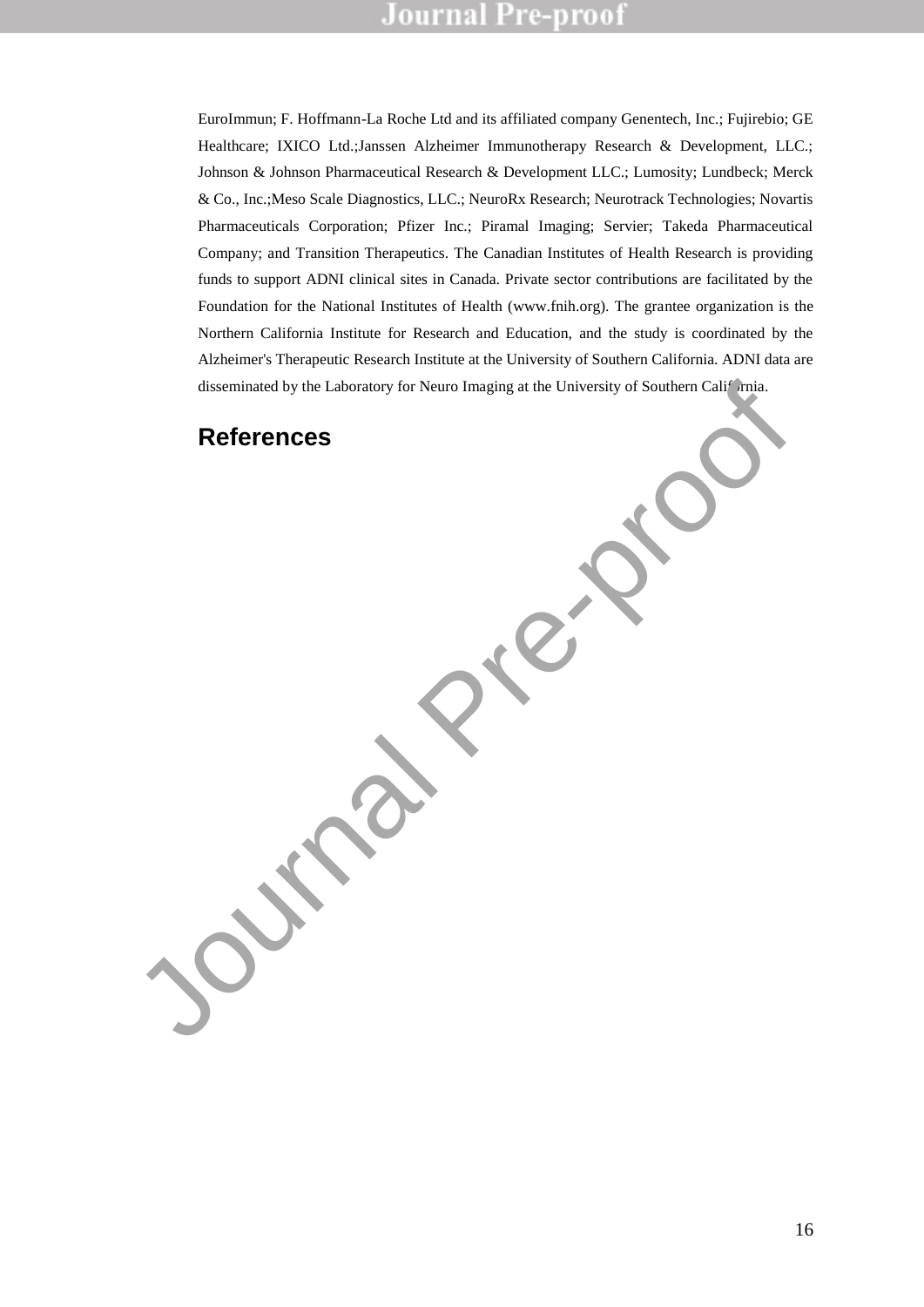2018:1-1. Doiö 10.1109/TPAMI.2018.2798607

- <span id="page-17-1"></span>[9]. Hosseini-Asl E, Keynto R, El-Baz A. Alzheimer's Disease Diagnostics by Adaptation of 3D Convolutional Network[J]. In ICIP, 2016. Doi:10.1109/ICIP.2016.7532332
- [10].Yu Zhang, Han Zhang, Xiaobo Chen, Mingxia Liu, Xiaofeng Zhu, Seong-Whan Lee, Dinggang Shen, Strength and similarity guided group-level brain functional network construction for MCI diagnosis, Pattern Recognition,Volume 88,2019,Pages 421-430,ISSN 0031-3203. Doi: 10.1016/j.patcog.2018.12.001.
- <span id="page-17-4"></span>[11]. % D L O H \  $\prime$  / 3 L F K O HBU et  $\%$ . Combinity FRETH/MRI: Multi-modality Multi-parametric Imaging Is Here. Mol Imaging Biol 17, 595 ¦608 (2015). Doi: 10.1007/s11307-015-0886-9.
- <span id="page-17-10"></span><span id="page-17-9"></span><span id="page-17-8"></span><span id="page-17-7"></span><span id="page-17-6"></span><span id="page-17-5"></span><span id="page-17-3"></span><span id="page-17-2"></span><span id="page-17-0"></span>[12]. Singh, S., Srivastava, A., Mi, L., Caselli, R. J., Chen, K., Goradia, D., Rein, In, E. M., & Wang, Y. (2017). Deep-learning-based classification of FDN-PET data for Alzheimer's disease categories. In 13th International Conference on Medical Information Processing and Analysis (Vol. 10<sup>6</sup>72). [105720J] SPIE. doi:10.1117/12.2294537 Multiplantial interaprials Free. Motifiant Integring Bold 17, 395.606 (1915).<br>
10.1007/s11307-015-0886-9.<br>
12. Singh, S., Shivastava, A., Mi, L., Caselli, R. J., Chen, K., Goradia, T., 2016, N., & Wang, Y. (2017). Deep-le
	- [13].Dyrba, M., Grothe, M., Kirste, T. and Teipel, S.J. 2015, Multimodal analysis of functional and structural disconnection in Alz' eimer's disease using multiple kernel SVM. Hum. Brain Mapp., 36: 211 -2131. doi:10.1002/hbm.22759
	- $[14]$ .  $$$  O  $]$  K H L P H U  $\neg$  V  $$$  V V R F  $\Box$  O W  $\Box$   $\Box$   $\Diamond$  se facts  $$$  figures, Palzheimers G L V H D Dement. 14 (3) (2018) 367 429. Di: 10.1016/j.jalz.2018.02.001
	- [15].Liu, S., Liu, S., Cai, W., Che, '.., Pujol, S., Kikinis, R., et al. (2015). Multimodal QHXURLPDJLAJ IHD WXUH OHDUQLQJ IRU PXOWLFODVV ( IEEE Trans. Biomer. Eng. 62, 1132 1140. Doi: 10.1109/TBME.2014.2372011
	- [16]. Suk H, Lee W, and Shen D, Hierarchical feature representation and multimodal fusion with deep learning for AD/MCI diagnosis. Neuroimage, 2014. Doi: 10.1016 j.neuroimage.2014.06.077
	- [17].Zhan, D, Vang Y, Zhou L, et al. Multimodal classification of Alzheimer\"s disease a. d mill cognitive impairment[J]. Neuroimage, 2011, 55(3):856-867.Doi ö 10.0<sup>/</sup>j.neuroimage.2011.01.008
	- $[9]$ .Zhou, T, Thung, K El, Zhu, X, Shen, D. Effective feature learning and fusion of multimodality data using stage  $\mathcal{L}$ ise deep neural network for dementia diagnosis. Hum Brain Mapp. 2019; 40: 1001¦ 1016. Doi: 10.1002/hbm.24428
	- [19]. & KHQJ 'DQG /LX 0 <sup>-</sup>&nodality ElaBsalifiedaBon PionKenDVL GLDJQRVLV ° LQ WK,QWHUQDWLRQDO &RQJUHVV R BioMedical Engineering and Informatics (CISP-BMEI) (Shanghai), 1 ¦5.
	- [20].Liu, M., Zhang, J., Adeli, E., and Shen, D. (2018). Landmark-based deep multiinstance learning for brain disease diagnosis. Med. Image Anal. 43, 157 ¦168. doi: 10.1016/j.media.2017.10.005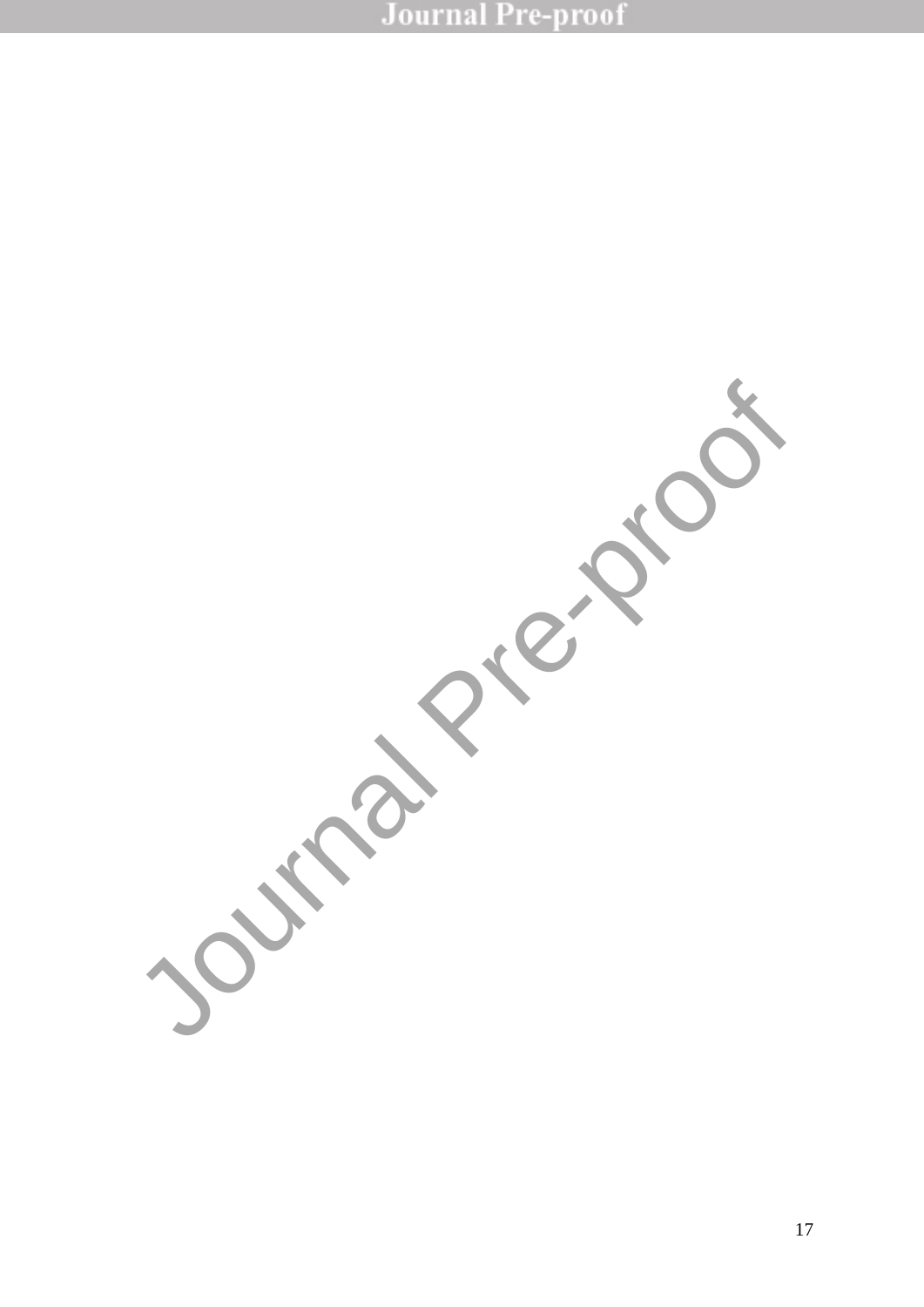- <span id="page-18-7"></span>[21].Lu, D., Popuri, K., Ding, G. W., Balachandar, R., and Beg, M. F. (2018). Multimodal DQG PXOWLVFDOH GHHS QHXUDO QHWZRUNV IRU WKH disease using structuralMR and FDG-PET images. Sci. Rep. 8:5697. doi: 10.1038/s41598-018-22871-z
- <span id="page-18-9"></span>[22].Zhang F, Li Z, Zhang B, Du H, Wang B, Zhang X. (2019) Multi-modal deep learning PRGHO IRU DX[LOLDU\ GLDJQRVLV RI \$O]KHLPHU¬V GLVH 195. doi:10.1016/j.neucom.2019.04.093.
- <span id="page-18-0"></span>[23].McDonald, C. R., Gharapetian, L., McEvoy, L. K., Fennema-Notestine, C., Hagler, D. J. Jr., Holland, D., et al. (2012). Relationship between regional atrophy rates and cognitive decline in mild cognitive impairment. Neurobiol. Aging 33, 242 ¦253. Doi: 10.1016/j.neurobiolaging.2010.03.015
- [24].Simonyan K, Zisserman A. Very Deep Convolutional Networks for Large-Scale Image Recognition[J]. Computer Science, 2014.
- <span id="page-18-3"></span>[25].Jo T, Nho K and Saykin AJ (2019) Deep Learning in Alzheimer's Disease: Diagnostic Classification and Prognostic Prediction Using Neuroimaging Data. Front. Aging Neurosci. 11:220. doi: 10.3389/fnagi.2019.00220
- [26]. Friston, K. J. (2007). Statistical parametric mapping: the analysis of functional brain images. Neurosurgery 61, 216 216. Joi: 0.1016/B978-012372560-8/50002-4
- <span id="page-18-10"></span><span id="page-18-8"></span><span id="page-18-6"></span><span id="page-18-5"></span><span id="page-18-4"></span><span id="page-18-2"></span><span id="page-18-1"></span>[27].Sled, J.G., Zijdenbos, A.P., Evans, A.C., 198. A nonparametric method for automatic correction of intensity lonul formity in MRI data. IEEE Trans. Med. Imaging 17, 87 ¦97. Doi: 10.1 6 J/42.668698
- [28].Shi J, Zheng X, Li Y et al. Multimodal Neuroimaging Feature Learning with Multimodal Stacker Dee, Polynomial Networks for Diagnosis of Alzheimer\"s Disease[J]. IEEE Journ bof Biomedical and Health Informatics, 2017:1-1. Doi: 10.1109/JBH1.2u17.2055720 and cognine to the action of the ARU and Hindren Color Case and Color of the Case and Color of the Case and Digital Pre-provided in the Case and Digital Case and Digital Case and Digital Case and Digital Case and Digital C
	- [29].Lecun, Y., Bengio, Y., and Hinton, G. (2015). Deep learning. Nature 521:436. doi: 10.1.38/nature14539
	- $[30]$ ., ROV VHLQ 0 ) ROVWHLQ 6 ( **DIQGOVILTG** XJU**K** D3W H5°  $$^{\circ}$  SLUDE . HwKRG IRU JUDGLQJ WKH FRJQLWLYH VWDWH RI SDWL Res., vol. 12, no. 3, pp. 189¦198, Nov. 1975.
	- $^{\circ}$ 1]./LX 0 & KHQJ 'DQG < DQ : & ODVVLILFDWLRQ RI \$ Combination of Convolutional and Recurrent Neural Networks Using FDG-PET Images. Front. Neuroinform. 12:35. doi: 10.3389/fninf.2018.00035
	- [32].Beheshti I, 0DLNXVD 1 'DQHVKPDQG 0 HW DO &ODVVLILF Disease and Prediction of Mild Cognitive Impairment Conversion Using Histogram-Based Analysis of Patient-Specific Anatomical Brain Connectivity Networks[J]. Journal of Alzheimers Disease, 2017, 60(1):295-304.
	- [33].DeLong, E., DeLong, D., & Clarke-Pearson, D. (1988). Comparing the Areas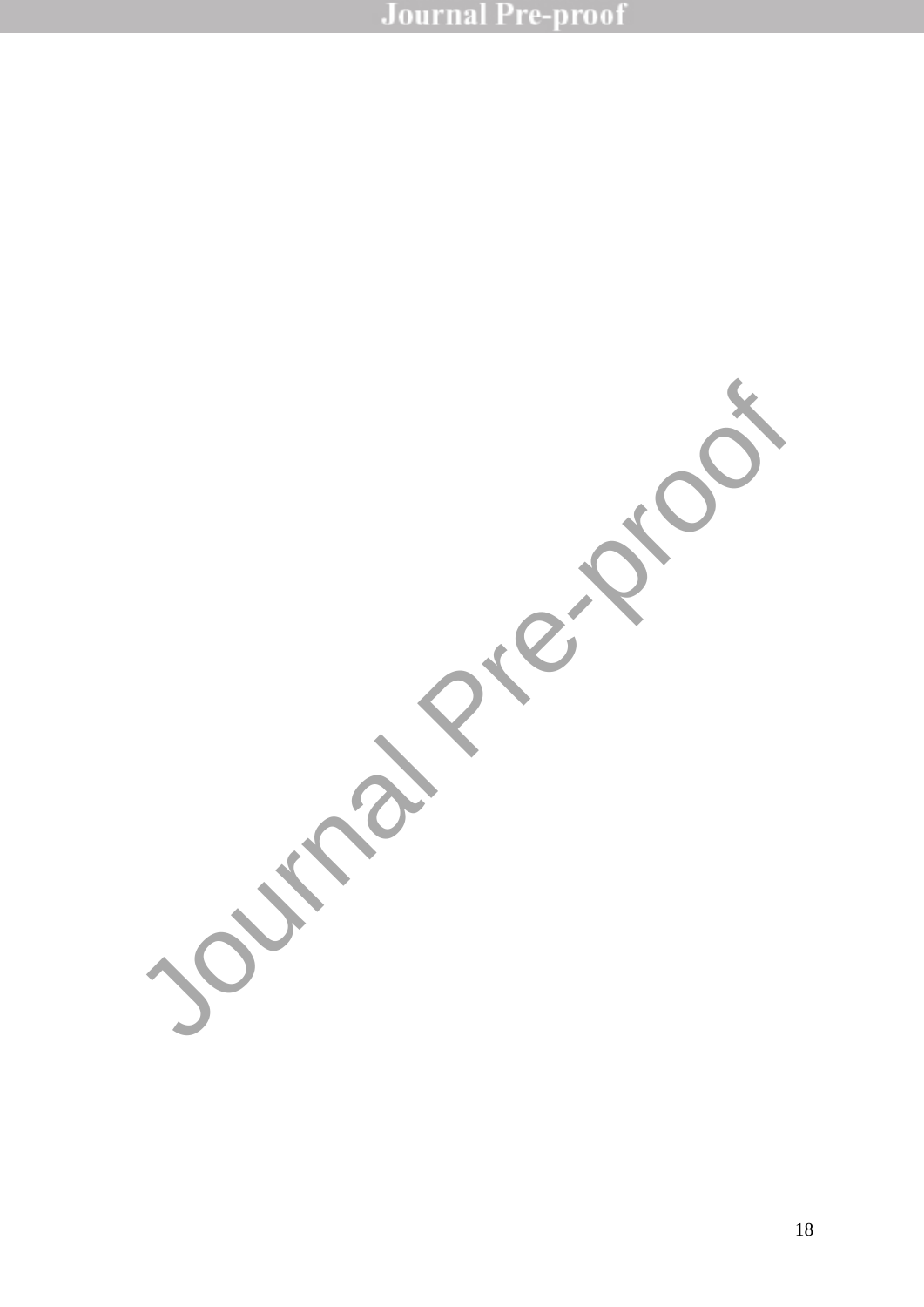under Two or More Correlated Receiver Operating Characteristic Curves: A Nonparametric Approach. Biometrics, 44(3), 837-845. doi:10.2307/2531595

Journal Pre-proof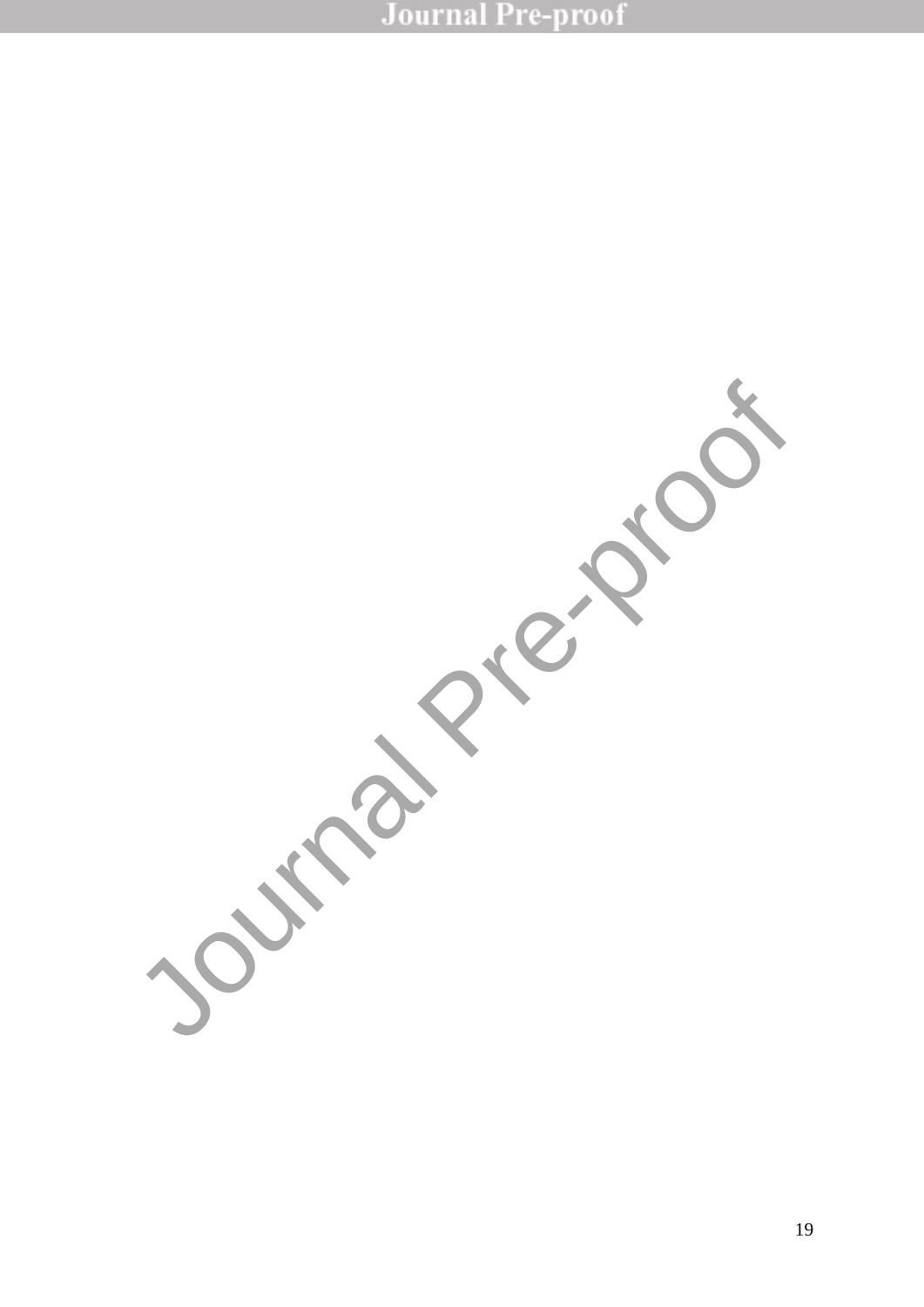| Group            | NC          | <b>EMCI</b> | <b>LMCI</b>                                | AD           |  |
|------------------|-------------|-------------|--------------------------------------------|--------------|--|
| Sample size      | 163         | 113         | 105                                        | 119          |  |
| Male/female      | 75/88       | 63/50       | 49/56                                      | 59/60        |  |
| Age              | 76.74 G6.80 |             | $71.45 \text{ } \text{G}$ , 09 71.66 G, 67 | 74.67 G+7.82 |  |
| <b>MMSE</b> [30] | 29.08 G.07  | 27.81 G2.08 | 26.93 G.48                                 | 22.51 G.95   |  |

Table 1 | The statistical information for the subjects in ADNI. Values are reported as Mean  $\pm$ Standard Deviation (Std); MMSE: mini-mental state examination.

Table 2 | The Results of classification on ADNI among different methods.

| $AD / NC$                        |                  |                  |                   |                  |
|----------------------------------|------------------|------------------|-------------------|------------------|
| $\mathbf{SMCI}$ / $\mathbf{MCI}$ | 88.70%<br>77.87% | 85.37%<br>81.19% | $9'36\%$<br>7.27% | 95.21%<br>89.79% |
| Four-Class                       | 62.10%           | $06.1.$ %        | 84.30%            | 86.15%           |
|                                  |                  |                  |                   |                  |